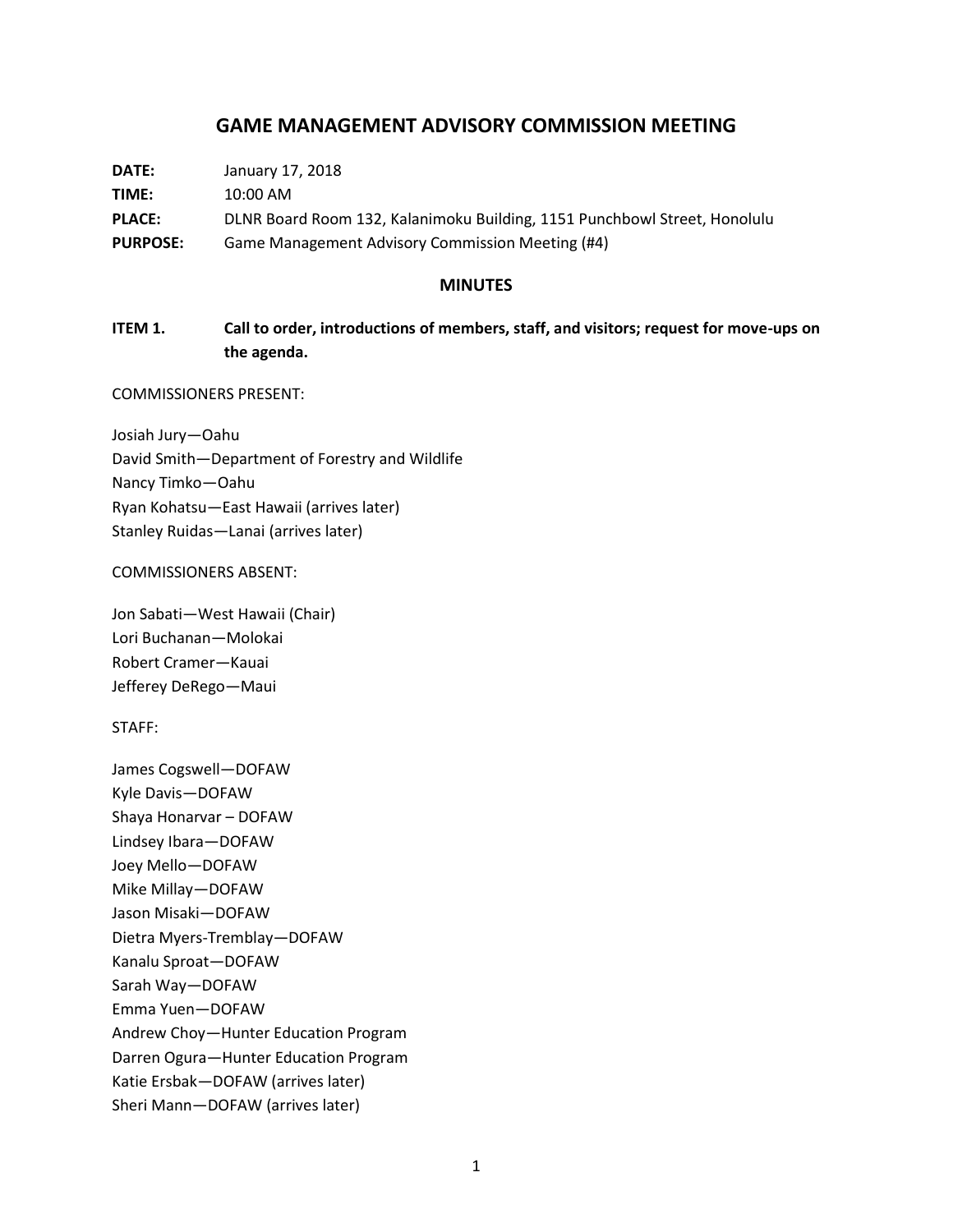#### VISITORS:

Alvin Ainoa Ashley Ainoa Modesto Alvarado Chris Burner Cathrina Cadiente (Sustainable Hunters of Hawaii) Abram Correia Michael W.K. Eli David Kim James K. Manaku, Sr. Pooya Motlagh (Waianae Hunting Association) Austin Salcedo Justin Salcedo Lee Salcedo Rachael Siciliano Calfrey Stanton

Commissioner Smith observes the commission is not at quorum. Commissioner Jury requests to move ITEM 5 after ITEM 2. There are no objections.

# **ITEM 2. Report by commissioner Robert Cremer regarding Hawaii Apprentice Hunting License bill propped by Hawaii Island County GMAC.**

**Comm. Jury:** Commissioner Robert Cremer is not here, so I think maybe Andrew could give a briefing. **Comm. Smith:** And, so Andrew, you're going to talk?

**Comm. Jury:** Sorry to put you on the spot.

**Andrew Choy (Hunter Education Program):** No, no, no. I don't know about that. I'll just come up there. **Comm. Smith:** We're just kind of winging it today. Our Chairman isn't here.

**Andrew Choy (Hunter Education Program):** Regarding the report for the Hawaii Apprentice Hunting License bill proposed by the Hawaii Island County GMAC, it's basically a redo of House Bill 2450, which was introduced in the 2016 Legislative Session. Shaya and Jim were on a conference call that we had with the members of the Hawaii County GMAC, as well as Commissioner Cremer and Commissioner Ruidas. I think the bottom line is—and I don't want to speak for anyone else—but from DOCARE at least, and I believe from DOFAW: we agree with the concept of an apprentice hunting license, we appreciate the concept, we think it's a great thing. The challenge is with the implementation—and whether anyone wants to agree with it or not, from our perspective, especially the manager perspective, the challenge is with obviously how it's written, and also the policies that our staff have to implement on the ground with customers. What that means for us is ironing out the details: what are experience requirements, who's eligible, is it resident or non-resident, age restrictions, etc. So that is really what it comes down to, and my understanding of the takeaway—and Jim, you might want to add in to this—was basically, that the conference call that we had was to just pretty much vet these ideas, but not necessarily agree on the terms, because we in our positions can't really agree on it. But I think another meeting is necessary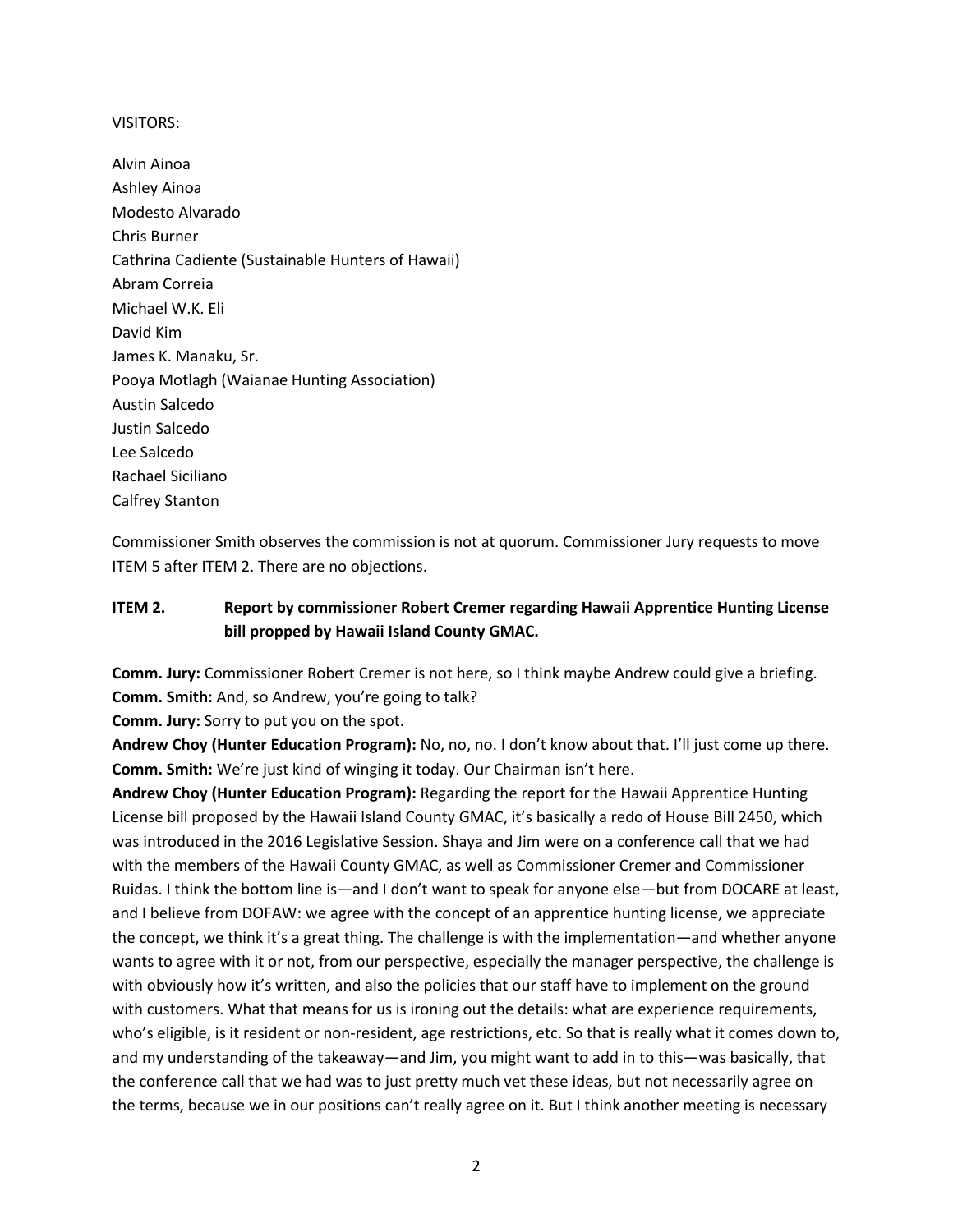at the decision-maker level to really review what's going to be in this bill ultimately. Because the fact of the matter is, this bill spells out those details, and I don't know if there's consensus, even within the County GMAC and the State GMAC, on these terms: whether it's ten, whether it's eighteen; whether it's non-resident, whether it's resident; what the fees are; what the term is; how many times you can renew it. So I think that those are things that we need to discuss at the decision-maker level. Unfortunately, today's the opening day of the session, and frankly these are details that are better ironed out internally. I don't know if this bill has been introduced under another bill—or if it's planned to be, what the timeline is—but I don't think it's a good scenario for us to go into the legislative session and have the legislators iron these details out for us. In 2016, this bill went through, and there were a bunch of terms in there that the legislators had amended, which were not consistent with any intent that either the Department had or the Hawaii County Commissioner at the time, Tom Lodge. In short, that's kind of where it's at, not having really prepared. But I'm here to answer any questions if you guys have any. **Comm. Jury:** Thank you for jumping in on such short notice. So, you're saying that probably this needs a little more work between ironing out some of the details that are going on within this bill. For all of you who just entered, this is something that Commissioner Robert Cremer from Kauai was going to bring up, and we asked Andrew to just jump in really quick and give us a briefing.

**Andrew Choy (Hunter Education Program):** Yeah, absolutely. Like they say, the devil's in the details. And the terms of these, specifically under subsection B of this bill, subsections 1, 2, A, B, C, D, E, F—all those things we need a consensus on. So, one recommendation that I had proposed before we even started the conference call was to just agree on enabling legislation. Just forgo all the details, put forward a bill that just enabled the apprentice hunting license, obviously put a term on it so that we have to implement this, but then at least internally—whether through rulemaking or policy—establish the terms when we have more time to go through it. And frankly, I don't even know how much this has been vetted by the game biologists, the branch managers as well, because I'm sure we all have concerns even enforcement for that matter. Enforcement hasn't been involved and I can't speak for my chief. So those are all different parties that haven't really been at the table to go over these details. My recommendation, and I think my chief's recommendation that he conveyed to me before this meeting, was to do enabling legislation, enable the concept of this, and then iron out the details through rulemaking or policy or whatever else. Do you guys want to add anything?

**James Cogswell (DOFAW):** No, I think you covered it.

**Comm. Smith:** Jim, can I ask you a question? What was our testimony last year on this bill? **James Cosgrove (DOFAW):** Our testimony was: we support the concept, but we have issues with the details that were written into the legislation itself. What Andrew is explaining is that putting that in the legislation makes it more difficult down the line to adapt it and amend it to reality in the field and the implementation and enforcement of it.

**Dietra Myers-Tremblay (DOFAW):** To clarify, it was 2016.

**Comm. Smith:** Oh, so it's not last session.

**Shaya Honarvar (DOFAW):** And then one of the main things that came up from that two years ago was that the apprenticeship license should not be more than one year. I think that's what the Department suggested.

**Andrew Choy (Hunter Education Program):** Yeah, so my recollection—and don't quote me on this—but I don't think this Bill 2450 made it through crossover. But it made it through a couple referrals, and in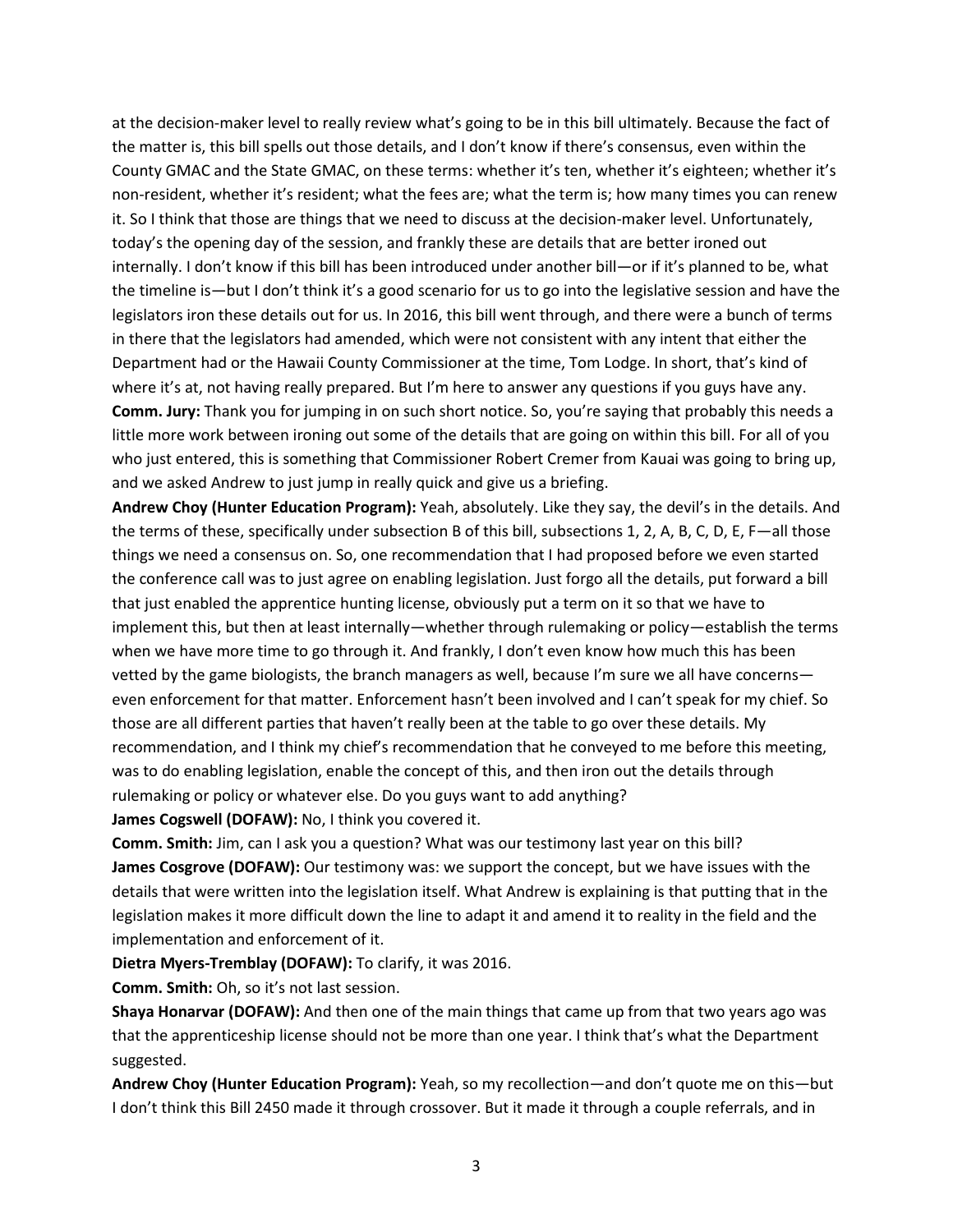one of the referrals, one of the amendments was to make it renewable indefinitely. And so at that point, Suzanne had asked that it just be tabled, because the complete intent of it was lost at that time. So the bill was ultimately tabled.

**Comm. Smith:** Can someone speak to what was the purpose and intent? What are we trying to accomplish?

**Andrew Choy (Hunter Education Program):** Yeah, so that's a great question. The backbone for this bill is the Families Afield bill that was put forward. It's a recruitment drive for new hunters, but it's with the understanding that new hunters want to try before you buy. Part of it is that it puts Hunter Ed as a barrier to access, but from my experience, Hunter Ed isn't a barrier. It only becomes a barrier when we can't do enough classes. But by and large, people want to take Hunter Ed. Parents want their kids to start off taking Hunter Ed. New people who have no experience hunting want to take Hunter Ed before they—the barrier is perhaps there's not enough classes, but Hunter Ed itself is not a barrier. So, moving that aside, it is a recruitment thing, but I think part of it too is providing immediate opportunities for someone—like my cousin or something—to be able to take that person into the field, and hopefully that person by following me and harvesting an animal gets the bug to take Hunter Ed and expand the hunting base. I think that's the general concept of it. I don't think we've looked into reasonably how many apprentice licenses would be sold in the first year. I would be surprised frankly—and I have no data for this—I would be surprised if we sold 200 apprentice licenses statewide, in any given year. That seems quite high for me.

**Comm. Smith:** And the gist of it would be that you don't have to take Hunter Ed?

**Andrew Choy (Hunter Education Program):** So basically, you can apply for this hunting apprentice license once in your lifetime and you can defer it for another year. So you get this license—you don't have to take Hunter Ed—you can hunt for one year, and then you can apply again for another year, which is consistent with the hunting license year. So you potentially have two years in your lifetime to defer Hunter Ed and hunt, basically—with a mentor, yeah. I guess the point is that there's a lot of details. That's just one of them: there's referral, there's age, there's a lot of details to it that frankly our staff, our secretary, our clerks, have to interact with when they deal with hunters, and we have to have this solid for them, or it's going to be like anything else. If it's bad policy, why make it into law? **Comm. Smith:** So you're basically letting somebody hunt for two years with no Hunter Ed as long as they're with somebody—

**Andrew Choy (Hunter Education Program):** As long as they're with someone that is a, quote, "experienced hunter." But then the thing is, what defines an experienced hunter, right? So some states require that the experienced hunter has a certain number of hunting licenses on record. For example: I'm the mentor, it's required that for me to be a mentor I have to have purchased three hunting licenses sometime in the past, to demonstrate to some degree—it's not a guarantee, but it's an assurance—that I have some experience. But depending on the way that this is written, I could take Hunter Ed tonight this weekend we have a class—never handle a firearm, won't handle a firearm in our Hunter Ed class, now I'm an experienced hunter. I have my Hunter Ed certification, I can take my friend out now. And granted, there's no guarantee that if I took Hunter Ed five years ago that I would have any more experience, right? I could have taken it and never touched a gun in five years. But I guess the understanding is that by putting some kind of parameters, there's a little bit more assurance that the mentor really, truly is a mentor.

4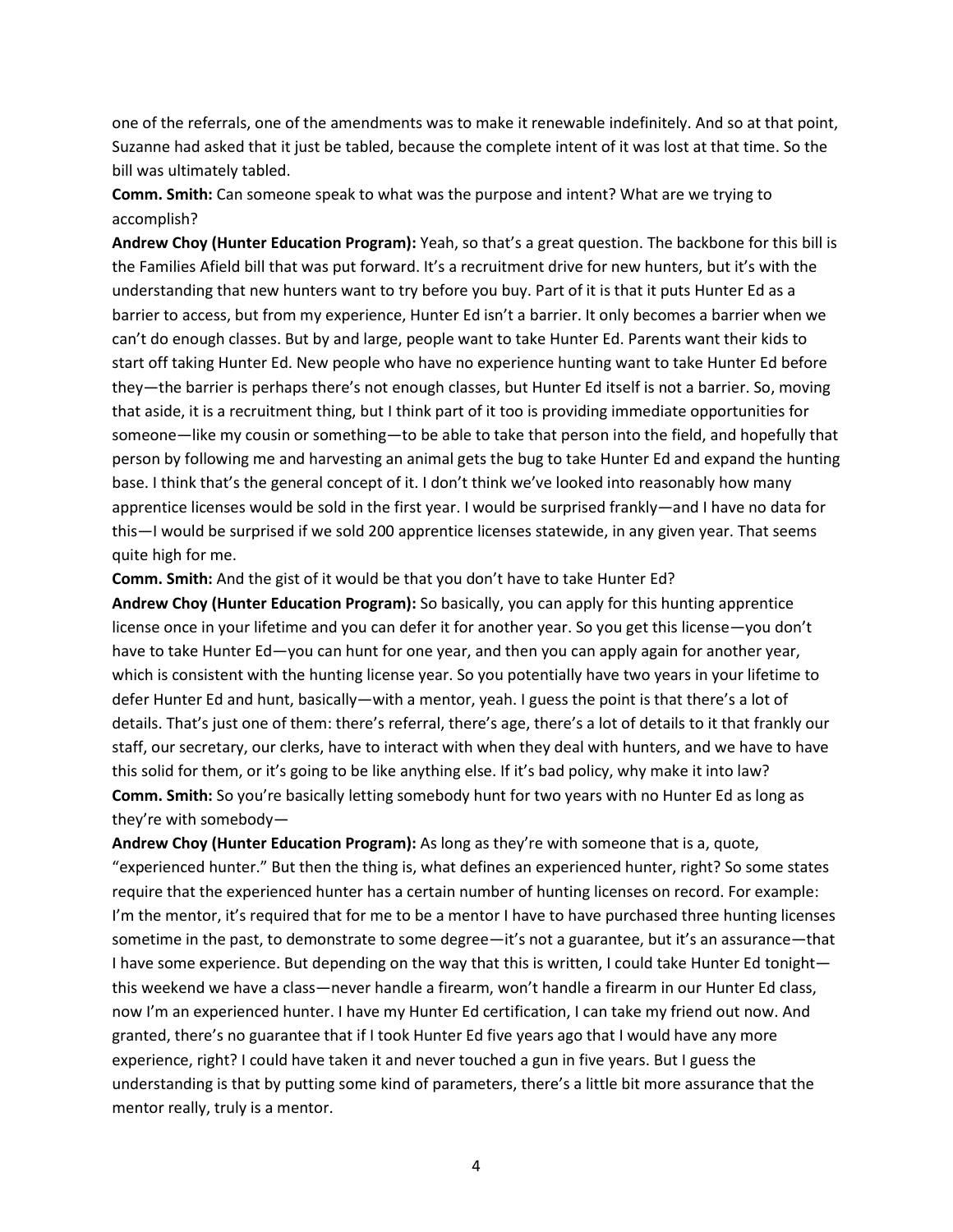**Comm. Smith:** And what's the benefit of letting a person that has never taken Hunter Ed—what's the benefit of doing that?

**Andrew Choy (Hunter Education Program):** I think that's why it goes back to the premise, at least in the Families Afield, that Hunter Ed is a barrier. So, if Hunter Ed is a barrier, then this would help, right? If people don't want to take Hunter Ed, then this would help because it allows them to experience it and then maybe commit to a Hunter Ed class. But Hunter Ed is becoming increasingly more available. As it is right now, you can go online, take an online course completely, and go. So, if you said, "Well, I don't want to take Hawaii's Hunter Ed because it's twelve hours, I don't want to give up a weekend," you could go home, go online, take an online course from Texas, complete it in four hours, and you could go out tomorrow. You'd have to go through that exemption process with DOFAW, but you could still go hunting.

**Comm. Smith:** And our intent is to eventually have Hunter Ed largely if not entirely online.

**Andrew Choy (Hunter Education Program):** Yeah, it is. So, within a year's time, we've expanded certification options, and we already have a hybrid course. You already have many states that offer Hunter Ed completely online anyway, and that's completely recognized.

**Commissioner Timko:** So, since this bill was addressed in 2016 session, that was before the online Hunter Education started. Is this necessary at this point?

**Andrew Choy (Hunter Education Program):** Technically. So that was before our program started the hybrid option, but other states already had an online Hunter Ed, which was restricted. There are many states that offer Hunter Education that can be completed completely online, but many of them are restricted to residents. I think about 11 of let's say maybe 15 or 20 states, their courses are not restricted to residents. Which is to say, anyone who has not completed Hunter Ed could take any one of those eleven non-resident-restricted Hunter Ed courses, get an exemption through DOFAW, and hunt in Hawaii.

**Comm. Timko:** Thank you.

**Comm. Smith:** Anything else? Okay, if anybody would like to testify, you need to come up, state your name, and then any public testimony. Thanks.

**James K. Manaku, Sr. (public):** James K. Manaku, Sr., concerned parent, grandparent, greatgrandparent. Apprentice license—that's interesting. You know, I never had an apprentice license, and I'm 71 years old now. But anyway, we got a different kind of education when I grew up. We learned from the old hunters. They're much better teachers than a book and pictures, believe me, they're much better. They can get across to you much easier. But like he said, hunting education doesn't guarantee you that the person will learn how to use a gun. To walk with a gun with the old guys, and try to do something stupid, you always will remember what stupid was—no really! Today they call it abuse. Back then, they called that being very careful. Because I've had several gunshots close to me. In fact, one time we were walking up Waianae Valley Road when it was the old road—went up like this—and there was someone on top shooting down. So as I was walking up, you could hear the bullets come. I had to take out my gun and shoot it, and I emptied my clip, just to let him know somebody was there, and I gave him a scolding to. So you know, Hunter Education doesn't guarantee anything. I think for me personally—all my children, grandchildren, great-grandchildren, and the people around them—when I take them in the mountain, I make sure—I'm not as rough as the old time—but I'm very adamant about what they're doing, how they're doing it, and what they're doing it for. I'm also a subsistence cultural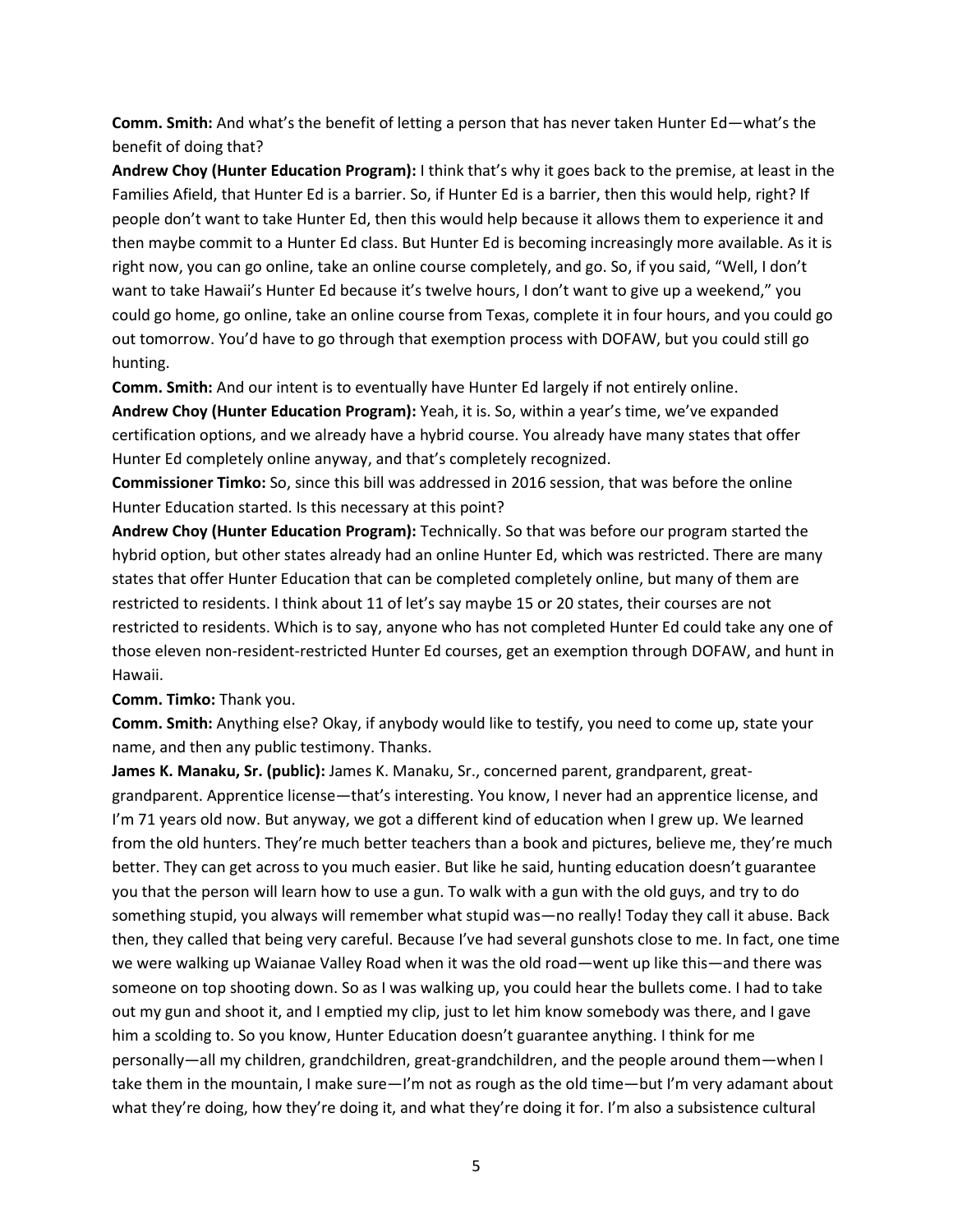practitioner, and recognized fortunately by the Board of Water Supply, so that's nice for me. But anyway, I'm just concerned that—I think we need to educate and take them with guns and let them see, put blanks in the guns and let them handle the guns, so they understand that when their gun goes off, whoever is in front is going to die. And unless they understand that, they play with the guns. I've seen kids play with guns. When I go in the mountains, I go in a tree, and I watch hunters come underneath me and I think sometimes they're playing war with their guns. An accident can happen at any time. So I'm not sure how we're going to address this, but for me personally, all the people that I talk to and show, I teach in the old way. It's only for their good, and I think that's something that you guys should be encouraging for all of us old guys. Because we know our rights, we know the laws, what we cannot do and what we shouldn't do. So, apprentice license, oh boy—how do I get past an apprentice license? How do I become a regular hunter? Because when I got my first license I became a hunter like that, but I was educated—not to you guys, but to the system. What would an apprentice do? How long does he have to handle a gun, or does he? Because everything we teach is not only with guns, but with knives. Of course you know a knife is a very important instrument for us in the mountains. So I'm just worried—are we trying to get money or something? No really, I mean… apprentice, how does that work? I'm just curious about that, and I just want to assure you guys that for the old hunters, many of us, when we teach our next generation, believe me, safety's very important. Number one. It's not what you're going to get-it's the safety of how you're going to get it that's important. Thank you.

**Comm. Smith:** I just want to clarify that this statewide GMAC did not put forward this bill. This was put forward by the Hawaii County GMAC which preceded this body. So we're not the ones who put this bill forward, we're just here to discuss its merits.

**James K. Manaku, Sr. (public):** Okay. And then you know, it'd be nice to work with a subsistence practitioner, because of course we use weapons when we need to.

**Comm. Smith:** Yep. Great. Thank you, James.

**Comm. Jury:** I just wanted to say that how I'm reading the bill—it's another tool that Hunter Ed is growing, and the apprentice, as what I've interpreted, is kind of more first timers coming along and trying to hook them up with experienced hunters, old-timers, people who know, instead of going to Hunter Ed course. It's just another tool for them, like how they went from classes, to online, to them just getting out and connecting with experienced hunters to be taught the right ways. And then hopefully as this thing progresses, there will be something in there like a reference sheet, that we can work towards. **Andrew Choy (Hunter Education Program):** Just to clarify, in many states, from what I've researched, there's an application process where you apply to be a mentor, yet you demonstrate your experience in whatever form. But you basically are enrolled in a mentor database, and then apprentices can come in and apply to be with a mentor that's already registered, there's a definite process to it. I'll just add though, if you look at the hunter incidents that have happened within the last five, ten years in Hawaii, most of the fatalities—they've been with experienced hunters. There was that guy up in Kohala on the Big Island that was checking traps, and he had a gun in the front seat, and he pulled it from the muzzle and shot himself in the abdomen. On Maui, there was a group of hunters on one of the private ranches where a guy was unloading his gun in front of a guide and shot the guide in the head. Several years back from Makua Keaau there was Eric Sawchuk that was hunting goats up in Makua Keaau and he fell. So I think it's kind of understood that, assuming students take Hunter Ed, incidents happen primarily with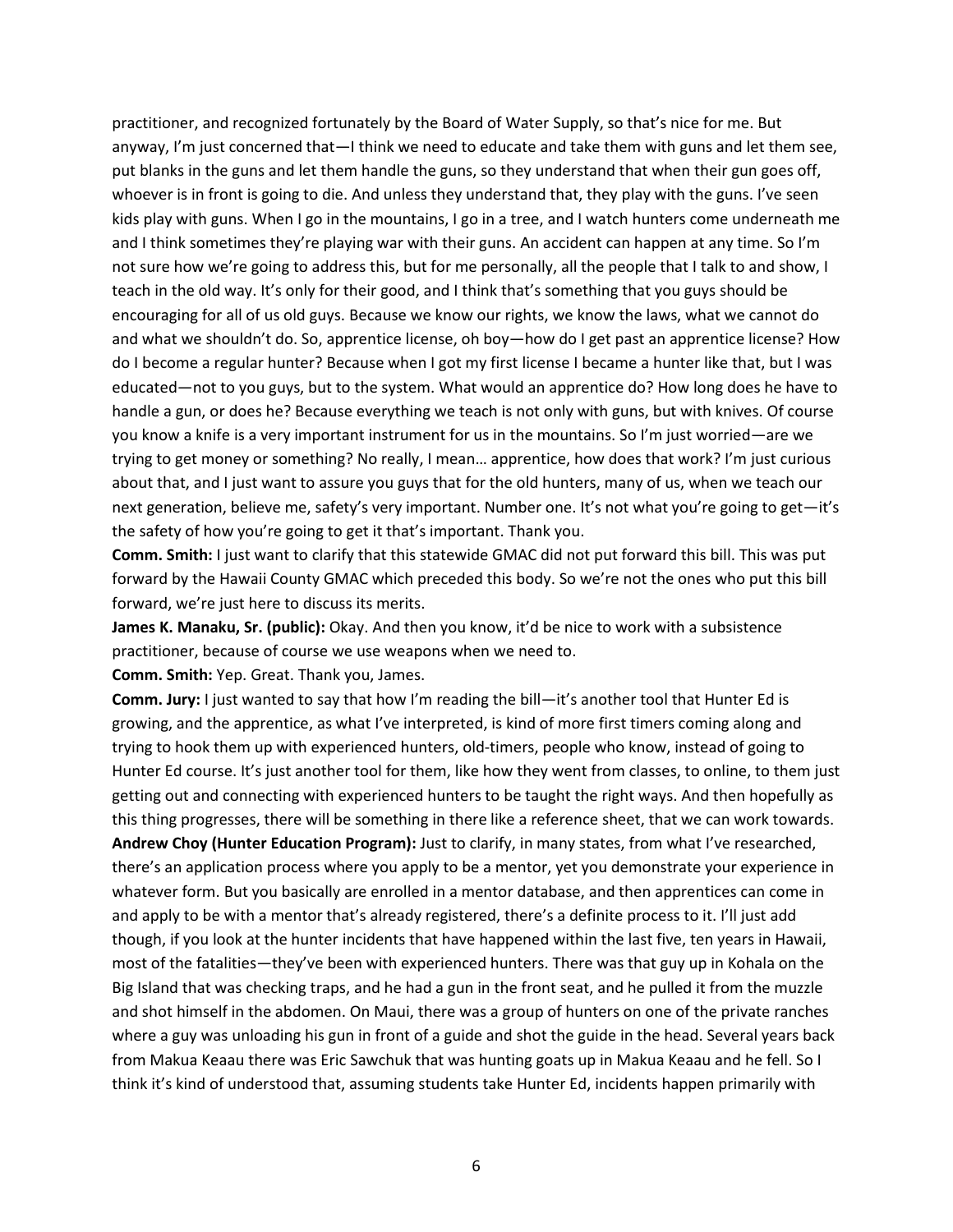experienced hunters that kind of get complacent, and nationally it's usually like—falls from tree stands are a big thing. Just for your information.

**Comm. Smith:** Okay. Continue with public testimony, this guy was next. And we'll get everybody in, everybody who wants to testify.

**Unknown (public):** I just wanted to find out what was on the agenda on the floor right now for the bill. I walked in a little late.

**Comm. Smith:** Here's an agenda right here. And we don't have quorum, so we're talking about everything, but we can't vote on it right now. Maybe if more guys show up.

**Michael W.K. Eli (public):** How much is it for the hunting class?

**Comm. Timko:** There's no fee for the hunting class.

**Comm. Smith:** The class is free.

**Michael W.K. Eli (public):** Because you know why? I teach my nephews and nieces how to walk in the mountain and not get hurt. Walk safely, walk on open trails, and then gun safety is the number one rule of everything. So at 15, you don't let them hold a gun, you teach them gun safety. When they're 18, then you can give them a gun. At least you get that three years of teaching them that you've got to be responsible for the bullet that comes out of that gun, because now you're an adult. They're going to have to take charge. People are not taking responsibility for their bullet that comes out of their gun. You've got to be responsible for that bullet. And when we're walking in the mountain, I tell them, "You don't need to rush. If you rush, you're going to get hurt. You don't need to get hurt." He said some people get hurt because they're rushing. They're rushing, and if you're going to go goat hunting, you've got to walk safer already, and with the right gear. You've got to go up there with the right shoes, because you know it's going to be rough terrain and slippery. And they're going to fall. This is not like the Big Island, where your gun is loaded in the truck and you're going to shoot yourself. You've got to load the gun in the mountain or wherever you stand. And that's all I have to say.

**Comm. Smith:** One comment I have is that in a lot of sports, the highest number of fatalities are with the expert class. Most rock climbers that die are expert rock climbers. So anyway…

**Comm. Timko:** The only comment I have is that your kids and grandkids are fortunate and very lucky that they have you to teach them how to hunt. This bill, in my mind, is more for the kids who live in town, don't have hunters in their family, but may have friends that hunt, and they are interested, but don't know how to get in. So, this would give them the opportunity to get that first license, find a mentor, take them out. Your kids are fortunate, trust me. Took me five years to get my husband to teach me how to hunt.

**Comm. Smith:** Any other public testimony?

**Abram Correia (public):** My name is Abram Correia, and I not only represent the Waianae Makaha, but the hunters in general, including my family, my keiki—eventually my grandkids, as well. To pass down and to teach them about living off of our natural resources, that's how we all grew up. First of all, I understand we don't have a quorum over here, so there's only so much that can be done right now, and said, and taken in. But for me this brings up the eradication. We're doing eradications, you guys are— **Comm. Smith:** But that's not what we're talking about right now. We're going to get to that. **Abram Correia (public):** Where I'm going with this is: you guys are asking for hunting education courses. What's the use of that if there's going to be nothing to go for eventually? **Comm. Smith:** That's not what we're talking about right now.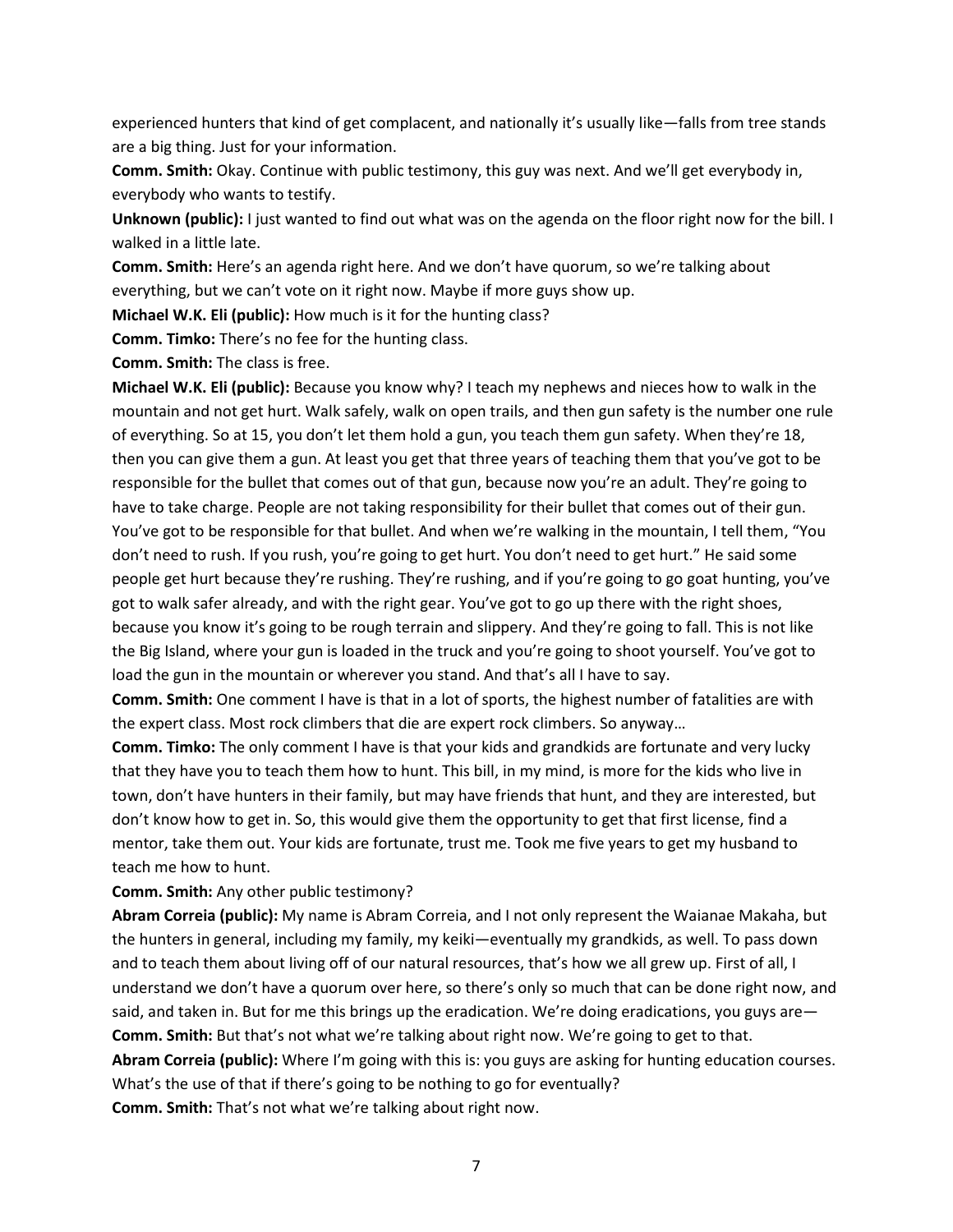**Abram Correia:** That's why, when he's talking about Hunter Education courses and everything—yeah, you guys do put it on. But us as hunters—like he said—our families are fortunate to learn from us. So that's why we're here, to preserve that as well. That's our job as well, our kuleana as Hawaiians, if anything. With that being said, I understand about the Hunter Education course, I myself went through it. But then again, how much are they going to learn from it? There are some kids, in general, who don't come from a hunting background. We like to say holoholo, you know? So that's my statement on that part. He's talking about creating more licenses, and now I'm hearing an apprenticeship program. With that being said—just like Uncle Manaku said—sounds like we're just trying to find funds right now. **Comm. Timko:** Okay, my understanding is that it wouldn't be mandatory. It's voluntary. So if a student 10 to 18, whatever, wanted to—it's purely voluntary. It's not telling you, "Your kids have to get an apprentice license before they take Hunter Ed." That's not what it's saying.

**Abram Correia (public):** That's good, I'm glad you've made that clear, so everybody can be clear on that. **Comm. Smith:** I think they're trying to find another entry point for hunters.

**Abram Correia (public):** And that's why we're all here, we're all willing to help, but we never get the access to—

**Comm. Smith:** You get your own natural apprenticeship programs, people learn from you. And of course, you don't learn everything from a course, but the course is good enough where it qualifies as your firearm safety course, so it's something, it's a start. It's like taking a driver's ed course but not actually getting in a car and driving, right? But you learn something. And so the Hunter Ed course has value, but of course it's not everything. So that's where then you go out with you guys in the field and learn the real stuff about firearm safety.

**Abram Correia (public):** We like to participate the best we can as well, instead of getting cut short all the time. We take our time to come to these meetings, but is it really being taken in?

**Comm. Smith**: The thing is, this isn't just a free-for-all thing. This is a commission meeting, so we have to run it like that. We've got a Board, we have to have testimony, it's not just a free-for-all talk. So we will get to all the other stuff, anything you want to talk about, but we can't just do a free-for-all, free-form agenda thing. We have to talk about what's on the agenda. That's just the way it works, because this is a Sunshine meeting, a public meeting. You want a commission, you got a commission, but it's formal, you know. It's like coming to talk to the Board of Land and Natural Resources, you can't just come up and talk about anything you want. You have to talk about the stuff on the agenda. So I'm not trying to cut you off—

**Abram Correia (public):** No, no, that's about all that I wanted to say, and it sucks. Freedom of speech. **Comm. Smith:** Thank you very much.

**Comm. Jury:** Just real quick—do we have any more agendas? I think a lot of them might not be sure, because they don't have the agenda.

**Shaya Honarvar:** So, we usually provide one or two copies of the agenda which is in the public folder there, and then you all can share. So not each person gets a copy of the agenda, we can all share. I have one more copy, and we can use these.

**Comm. Smith:** Why don't we steal those, and then if other guys show up we can make more copies. Is there any more testimony on this matter? Come up and introduce yourself.

**Austin Salcedo (public):** Hi, my name is Austin Salcedo. I just have questions, because I look at this statement in ITEM 3 and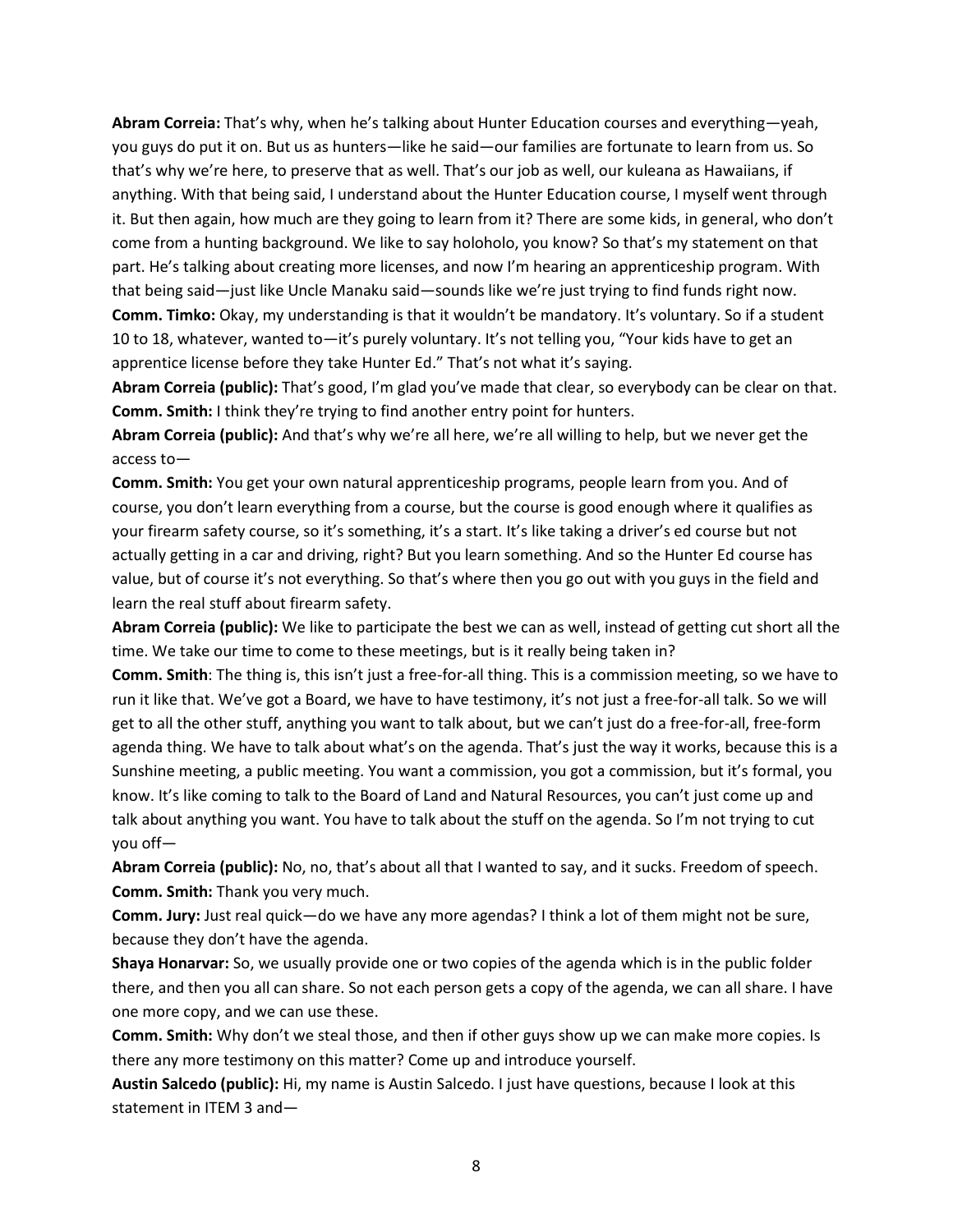**Comm. Smith:** Well we're on ITEM 2. Is there any other testimony on the Hawaii Apprentice Hunting License bill proposed by Hawaii County GMAC?

**Austin Salcedo (public):** Okay, I'll sit, then. I'm just trying to stay on the agenda for all you folks here. **Comm. Smith**: Okay, awesome. Thank you. Okay, no more testimony…

**Chris Burner (public):** I've got one more!

**Comm. Smith:** Okay, right on.

**Chris Burner (public):** Chris Burner, from Wahiawa. My question is, the apprenticeship program that you guys are trying to get started… as law sits right now, don't we have a guest program, where we can bring a guest as long as he's not packing pigs, stabbing pigs, carrying a rifle, and he can come along without a hunting license? Why are we doing this? We already have a law in place that says you can bring a guest, and as long as he doesn't participate in the actual killing of the pig, carrying of the pig, he doesn't need to be an apprentice. This is for anybody who wants to hunt. So what are we doing? Why are we making more red tape?

**Comm. Smith:** Good point. It's another bill. This is a bill put forward by the Big Island GMAC. **Comm. Jury:** Robert Cremer wasn't here today, but he did meet with the Big Island Commission, like how Mr. Smith was saying. So he has some insight to it, and he also had a voice call with Andrew Choy, so they're kind of working it out. He wasn't here today to discuss his thoughts on it—we just wanted to hear whatever Andrew had to say about the briefing. Chris, you make a good point about what's in action right now. Please keep in mind that this is not a bill, it's something they're showing to the Commission, and they want to see how we can work toward it, with Andrew working with Rob. I'm pretty sure this will make the next agenda as well when he's present, that way he can be thorough about what the intention is.

**Chris Burner (public):** Forgive me for my ignorance, I just call it like it is, since we're here already. We're kind of like big government already—we need them out of our lives as much as possible. If there's some kind of a list you've got to go on to do a walk in the mountain, that's just another way of controlling the people, if you ask me. And we already have the right to take somebody hunting without any stipulations, as long as they don't participate and are just guests. So, I don't know if this is a way just to get a little bit broader spectrum on the view of who's out there, who wants to go hunting, for survey purposes or not, or for later on, we say, "We have this many people that are showing interest in hunting, now can we find a way to put money to it," you understand what I'm saying? We'll see then what kind of numbers are out there, and then we'll see what kind of fee we can apply to that apprenticeship program later on in the future. Might be just a foot in the door in the beginning being voluntary and free, but if the numbers are big enough, the State will go for the money, I'm almost positive of that. That's all I have to say. **Comm. Smith:** Can I clarify one thing? This bill was put forward by hunters, not by the State, and I think the Division of Forestry and Wildlife actually agrees with you.

**Chris Burner (public):** That'll be one of the few things.

**Comm. Smith**: Just saying.

**Chris Burner (public):** Thank you very much.

**Comm. Smith:** Okay, any other testimony on this matter? Okay, thank you very much.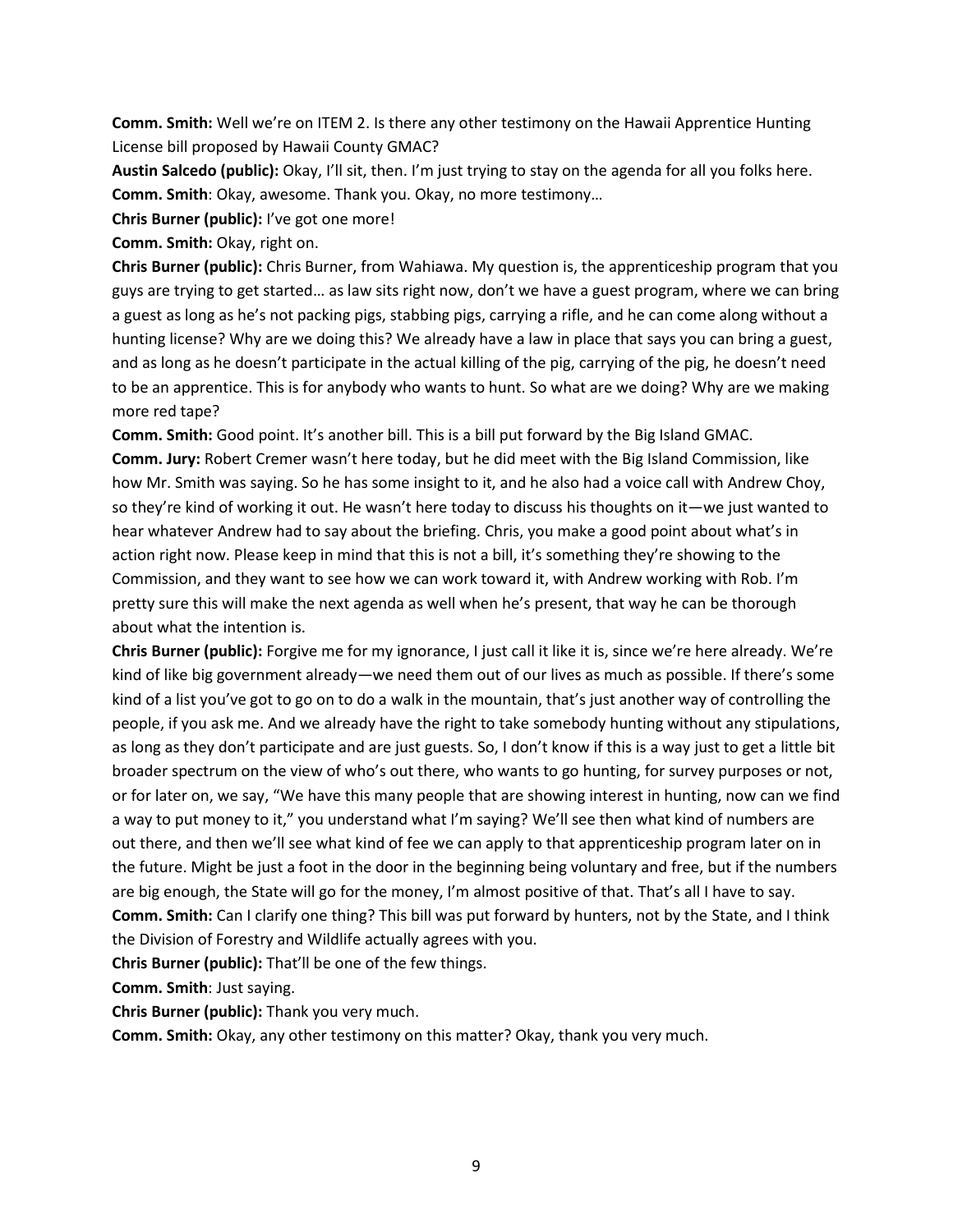# **ITEM 5. A short report by each commissioner summarizing their meetings with DOFAW staff on the island that they represent.**

**Comm. Jury:** We can tag-team it, since we're both Oahu Commissioners, and the only ones here. **Comm. Timko:** I met with Jason Misaki last Friday, basically went over the Department's list of priorities and what they're working on. Do you want to say this? Jason, do you want to brief— **Jason Misaki (DOFAW):** You can just read off the list that I provided.

**Comm. Timko:** So, the number one item is the development of shooting ranges, not just on Oahu but on all islands: finding property to establish ranges; establishing who would run them; liability insurance; what division would it be under, DOFAW or DOCARE; should we get grants for shooting ranges, to run it; and just getting input from the public about ideas.

**Comm. Jury:** One of the things that was brought up was the development of shooting ranges—like she said—trying to see what kind of restrictions we have, how can we try and get money for it from the CIP, organize support for the shooting ranges—and this is for the island of Oahu now that we're talking about—going back and forth and seeing what the hunters might be saying about this. This is just something that we talk about, as it's our job to go back to our communities, to reach out to the hunters, and to not only bring to you guys what they're saying, but vice versa. Another issue that came up was the multiple land users on Na Ala Hele trails in Forest Reserves, like people who are non-hunters or hikers not being required to wear blaze orange when hiking in hunting areas—kind of working out what will make the trail safer, so that way there's no interaction between hunting dogs and people hiking with dogs. These are things that are occurring on Oahu that's arising here in the Game Commission that the Wildlife Manager is working with us on, and if we do change the rules, what is the standard, and then also how do we enforce it? That's another issue that came up, so we're going to discuss that moving forward. Another issue that we know is hunting on private land. DOFAW is strongly involved in legislation to try and move forward hunter access to hunt on private land. But as always, we need to build trust with the private landowners. So, there's some things that DOFAW is trying to work with, trying to find out a cooperative agreement and seek funding—of course, the landowners are always concerned about liability, it's no surprise to us—while continuing to build trust. We want to look at the incentive for private landowners regarding hunting or hiking, hunting access on land that had been done in the past. So, what we want to try to do is look at what has been done on the mainland or in other states for incentives and try and see if we can mirror that here, especially on this island. We have a lot of landowners, and a lot of places where we want to hunt, and the State understands that and they're working towards it. There's an action item on the bottom, and even the State is moving forward with their access and acquisition position at the state level. And that's the position of the person who's going out there to look for stuff that can help not only the hunters, but statewide as a whole.

**Comm. Smith:** And let me just clarify on that. So Na Ala Hele, our Trails and Access Program, is the lead for that. We did have a separate position, but that position is not—it was funded through RCUH. The University's decided that that isn't really a position that is compatible with their program or suitable to be hired through RCUH. So, our plan is to try to get an additional access and acquisitions person, or another abstractor in the Na Ala Hele program to help out with our access—

**Comm. Jury:** So the access and acquisitions would come under the Na Ala Hele program?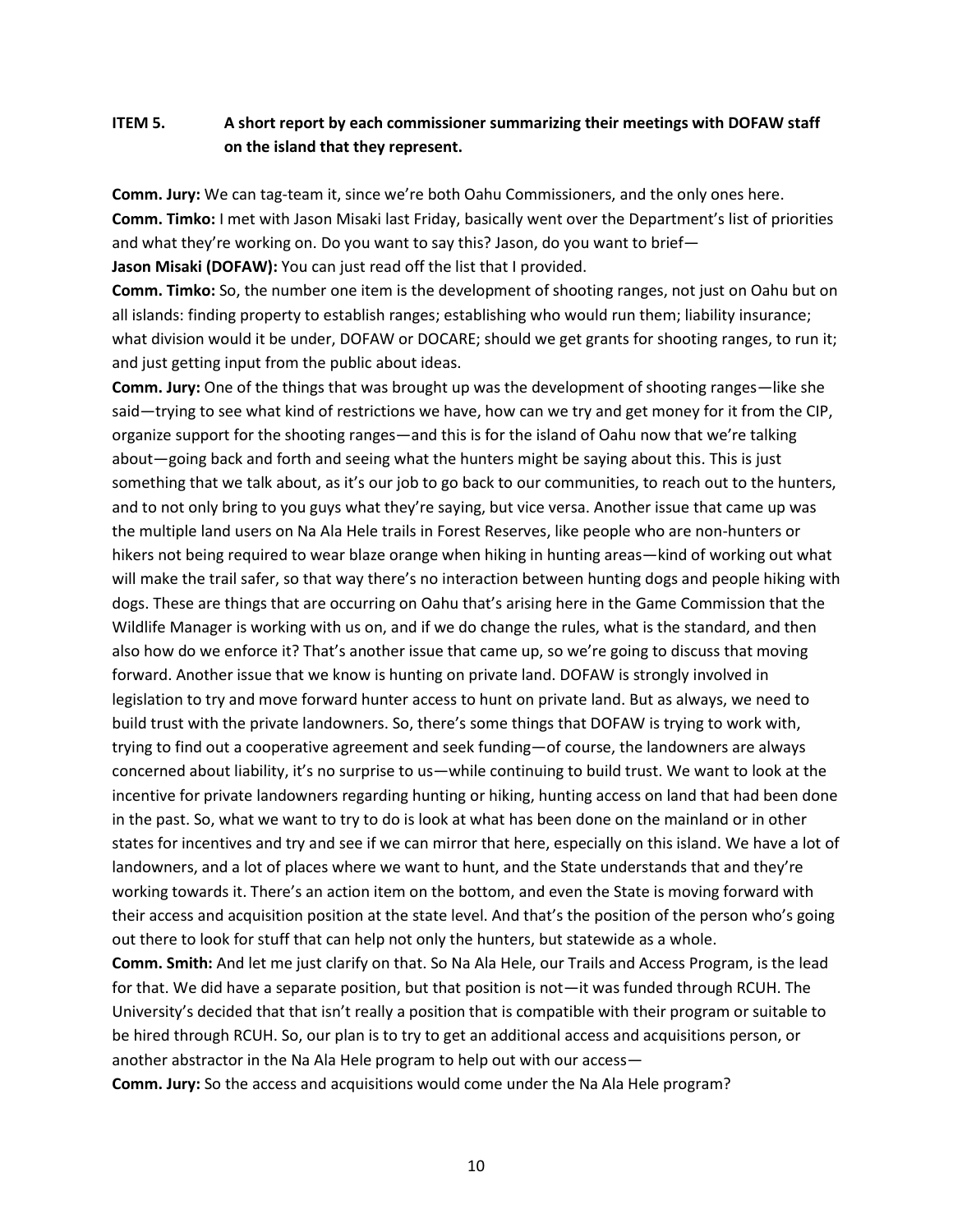**Comm. Smith:** Yes, that's where it really should live anyway. So, we're just trying to build up more capacity in Na Ala Hele, and with Michael coming on, just trying to reemphasize the fact that access is one of the priorities. Because in the past we've really focused on trail maintenance, which is great, but a few really nice trails—I'd rather have a bunch of not quite as nice trails, personally, and finding those access points that you guys can go, even if it's not great, even if we don't maintain them, but we say, "Legally, you can go." And so that's the kind of thing we'd like to focus on rather than making sure the trail is eight feet wide, six feet high, and blah, blah, blah, you know. Just making sure we find those routes that people can use to get to the mountains.

**Unknown (public):** Kunia. Kunia's all blocked off. Moanalua Valley.

**Comm. Smith:** We're working on that right now. Yeah, so work with your guys. You can work with Mike. All this stuff can happen offline, we don't want to try to fix every little problem at this meeting. But that is our priority, it's something we've been working on, and we have opened up a bunch, we've found a bunch, so it's working.

**James K. Manaku, Sr. (public):** Don't they have to have eradication for their properties? What I'm talking about is private property owners that have pigs on their property. Don't they want to eradicate them? This is the perfect opportunity for them, and it's all free. Maybe you guys can do away with the liability. When I go hunting with a hunting license but I got a bird, you guys are not liable, right? **Comm. Smith:** Okay, let's go back to the Oahu report.

**Comm. Jury:** So please, regarding the access and acquisition area—he's the one you guys want to speak with if you have questions after the meeting. And he's really open to what everybody has to say. We met with him before, so I'm sure he'll make himself available, but the access and acquisition person is really valuable towards gaining more areas for the hunting as a whole in the state. So… some specific incentive programs from other states that you find… continue to monitor the legislative bills, the resolutions and grants of support from the legislatures… the fourth thing that did come up within that meeting was the aerial shoot. He said: "DOFAW will continue to meet with the community as they did on December 11 and January 11. Aerial shoot is scheduled to continue quarterly. Our staff's continuing to work with groups and other concerned community regarding possible ways to get more hunters involved, or access to control areas. We have issued salvage permits, bag increase permits, and established temporary 'no aerial shooting areas' for the hunters to remove the goats before aerial shooting. We are also exploring new access areas into Waianae Kai public hunting area. Board of Water Supply and DOFAW are also working to renew the land license. Part of the agreement moving forward is to develop a way to allow for public hunting on Board of Water Supply lands." Game birds in 2017 and 2018 in the season, 192 birds were released in Kokala, 160 Ring-necked Pheasants. DOFAW continued to have volunteers releasing birds every Friday in the hunting season. And new signs they're going to put up throughout the island in the public hunting area. That's kind of what we've been going back and forth with, with the Wildlife Manager. He's giving us updates on what action or what direction he has a feel for. And it's our job as a commission to go back to you guys, share that action, see what you guys might say as well, and act as that liaison in the middle. Before we take up testimonies, I've got something to share regarding the aerial shoot. I just wanted to give a conclusion in the perspective of the Game Commissioner on this. As the Game Commissioner, this is what I've observed: the DLNR is mandated with watershed protection, and they have done outreach with a PowerPoint, they have had additional meetings and emails addressing all the concerns they had in the public. DLNR also collaborated with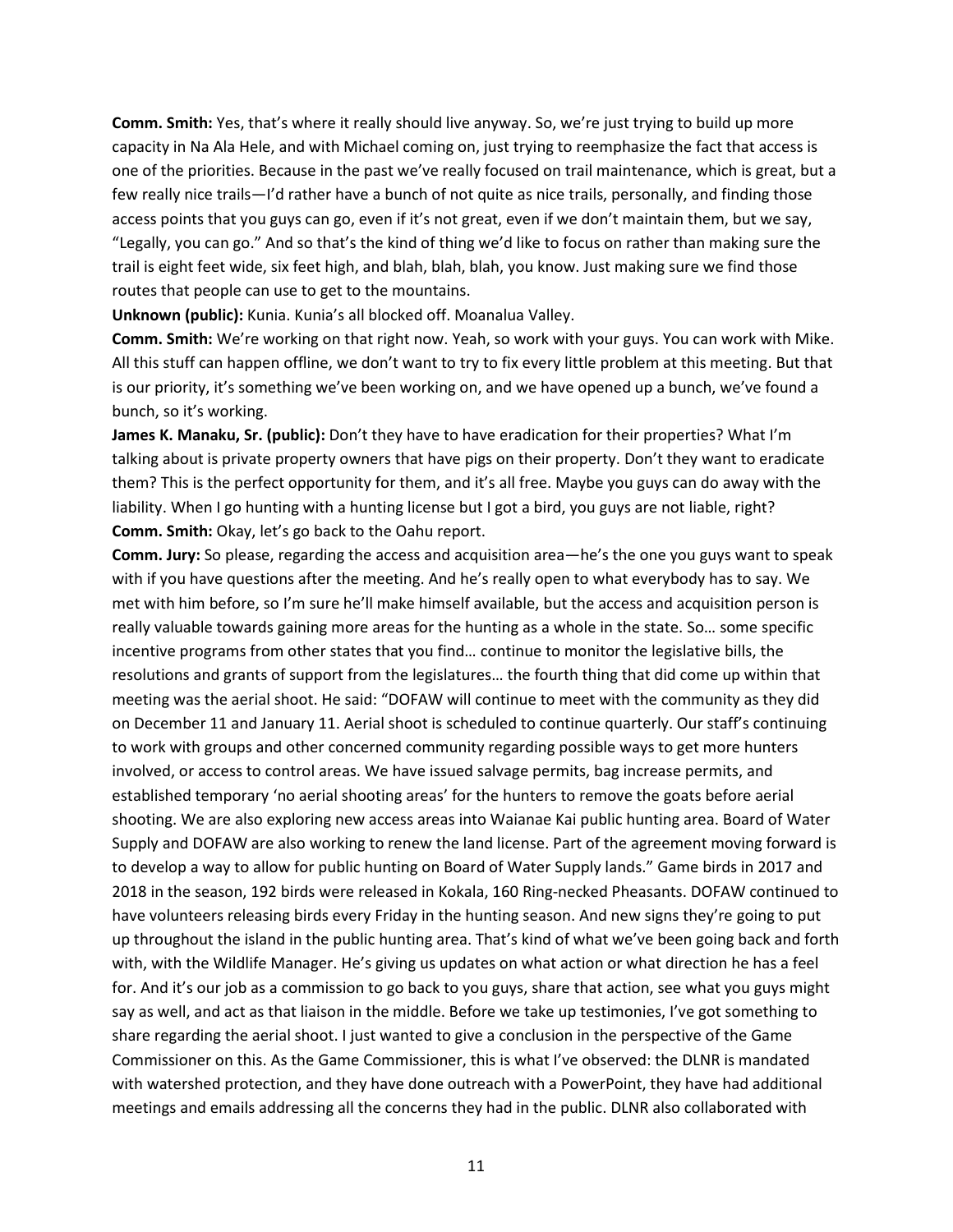Waianae Hunting Association, and within the description and the mission justification that I observed over the last six months of first hearing about the aerial control—as well as going through the two trips they had for the aerial control—I understand that DLNR has worked very hard to get this management tool of aerial shooting to this point. However, the hunting community is really for protecting hunting, and I observe as a Game Commissioner that they have a lot of concerns of wasting the meat, wanting to participate, and working with DLNR to arrange more meetings to voice their concerns. A lot of times DLNR says one thing—we had two meetings after and before the game aerial shoot that was scheduled. During the second meeting it was brought to my attention that prior to the meeting which was held in November, agreement was held between the Waianae Association and DLNR for a 'no shoot zone'—to not shoot the goats in that area, because the agreement was, we'll let the hunters have a six-month window to shoot in the area. But what happened in the aerial shooting in November, was that DLNR ended up engaging goats within the area. I was followed up with an email, when it was questioned why they engaged the goats in the area, that it was a better landmark to use the gulch than the suggested polygon. So therefore, there was some sort of breaking the agreement, there's a little mistrust that's going on that was arising within the hunting community and the DLNR. So, again, as me observing all of this and me going through this in the last six months, hearing all the meetings, coming to this meeting, reading the reports, I can see the tool that DLNR uses—aerial shooting—as part of managing the area. And I also see that their participation outreach has superseded what we have asked, but it doesn't neglect to show the voice of the community, and at times the loss of credibility or integrity, by saying one thing and doing another. So as the Oahu Commissioner, I asked Shaya, that after the next game meeting, an action item be placed on the agenda for voting to place a hold on aerial control until a respected resolution can be agreed upon between landowners and land users: Board of Water Supply, DLNR and the hunting community. So the dual mandates of DLNR to not only protect the watershed and the native ecosystem, but also to protect, preserve and promote public hunting, can be equally upheld. And that's what I've observed as a Game Commissioner. I feel like until there is a respected resolution, we're always going to have this conflict, and that's why I request it be put on the agenda for voting to the commission next week, that a hold be placed. And that's my observation for the last six months as one who sits here and has to act as a liaison.

**Shaya Honarvar (DOFAW):** Just to clarify, it would be an action item to write a letter—

**Comm. Jury:** Yes, to write a letter.

**Comm. Smith:** To the Board of Land and Natural Resources.

**Comm. Jury:** These are the steps, but we just want to do it.

**Shaya Honarvar (DOFAW):** You just want to get it onto the agenda so we can—

**Comm. Smith:** Be advisory to the Board of Land and Natural Resources.

**Comm. Jury:** So again, like how she said—even though we vote, we're only advisory. I want to make it clear to everybody, we're only on an advisory capacity. So if we vote that the letter moves forward, it's only going to go to the Board of Land and Natural Resources, and it's up to them what to do with it. But my hope is that prior to that, this agreement could be worked out so that we don't have to get that far and that vote on the mandate can continue to be upheld with watershed protection and promoting public hunting.

**Chris Burner (public):** Wasn't the DLNR already advised not to— **Comm. Smith:** Wait. Okay, so is that all?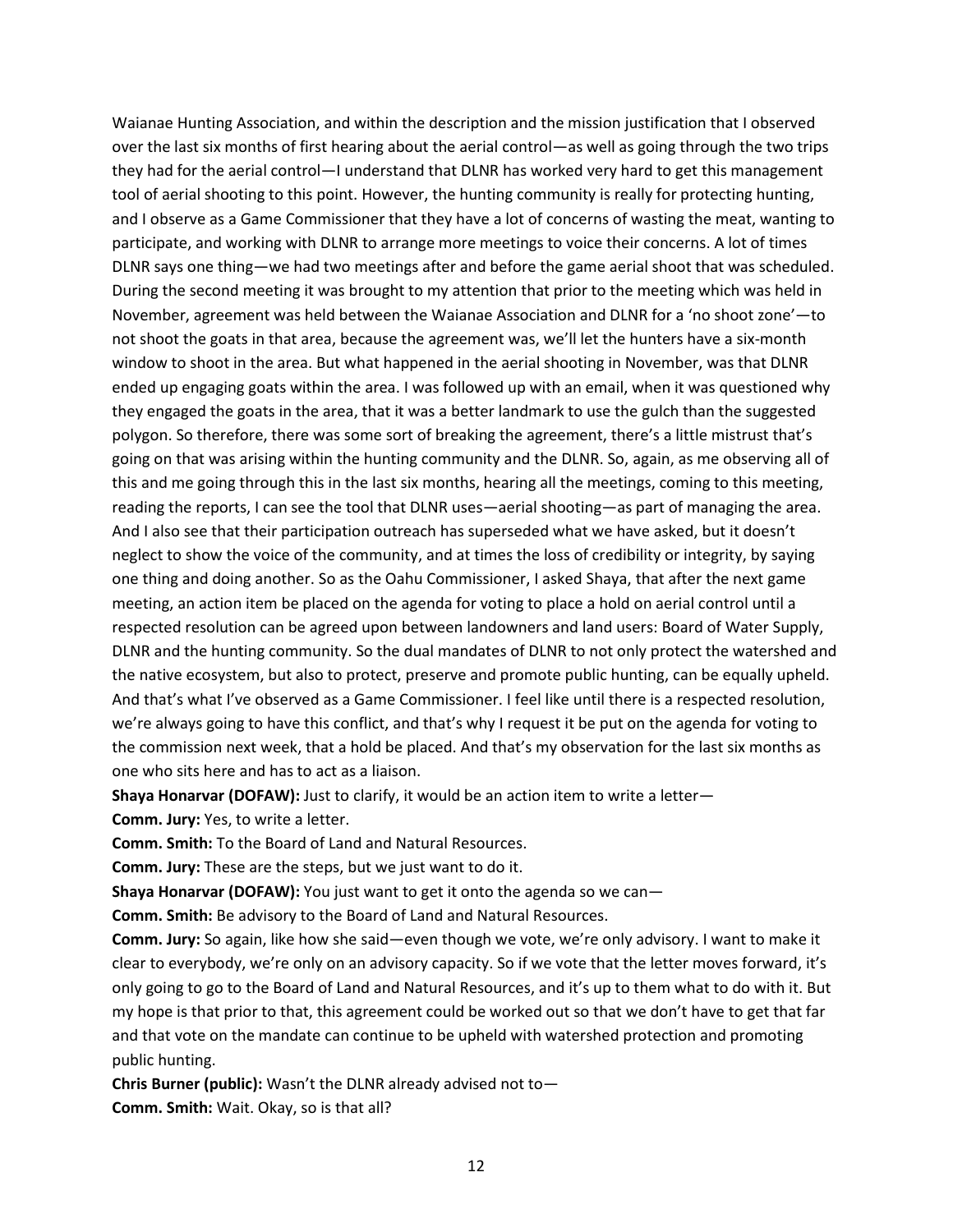#### **Comm. Jury:** Yes sir.

**Comm. Smith:** Okay, public testimony! And you need to come up and introduce yourself. Alvin Ainoa: I'll be the first. Alvin Ainoa. I just got this email from Ryan stating that on February 13<sup>th</sup>, 14<sup>th</sup>, 27<sup>th</sup> and 28<sup>th</sup> they're supposed to do scheduled control operations in Waianae Kai, Lualualei, Nanakuli, Mokuleia, for the aerial shooting, so I don't know if they're stopping or not. As a concerned gatherer/hunter/veteran, I thought they were supposed to be—one of the things was conservation for us, for having game animals. Now with all this aerial shooting, they kind of take away majority of our game animals, so what's left for us to hunt? Then secondly, majority of the areas that they're doing these control shootings, half of them all fenced off, so the goats cannot actually breed or cannot repopulate as much as they're saying. So I went up there on my last trip, I just went up there to go hunt, then the game animals—no more nothing on the mountain, no goats. I used to see herds of 300, now I don't even see one herd of five. So all this aerial shooting, I don't know what control they're still trying to do, if they're just trying to waste money or what. That's what we came here for, to talk to DLNR, the head of DLNR, we wanted to see what's going on. Secondly, that and all the fences—what's going on? Half of our public hunting areas are all fenced off. So when you go into Waianae Kai, majority of our public hunting areas is fenced in, just like up in Tantalus, Poamoho—even Pupukea, they just started fences inside that area. I just went hunting there on Martin Luther King Day, and I just saw a brand-new area they're trying to fence off. So that's my concerns with what's going on with that. How come we're paying \$20 for our hunting license and these guys are fencing off public hunting areas and eradicating our animals? That's all I have to say. Thank you.

#### **Comm. Smith:** Okay, thank you. Next.

**Pooya Motlagh:** How's it going everybody? I'm Pooya Motlagh. I represent the Waianae Hunting Association. I got a few questions. One: we want to hold the DLNR accountable for wasting the food and the people that they're robbing. Two: the game advisory commission advised the DLNR not to go and do this eradication on the goats, but they still went ahead and did it. Three: how is the DLNR upholding the responsibilities of the house concurrent resolution? They're not. Number four: most of these goats that are targeted in eradication, they're not even in the watershed. You look on that map, they're not even in the watershed, which they claim they want to protect. The other day with the nuclear threat that we had—I think it touched everyone—if Pearl Harbor got hit, our food is coming from that mountain. It's not coming from Hansen Foods, which has a two-week supply for the whole island. It's coming from our backyards, it's coming from those goats, from those pigs—that's how we're going to survive. Here's over a thousand signatures I got in less than a month to stop this eradication. That's all I've got to say. **Comm. Smith:** Thank you.

#### **Comm. Timko:** Thank you.

**Pooya Motlagh:** You guys want this? This is a copy, you guys can have it. It's over a thousand signatures. **Comm. Smith:** Sure. Not sure how we'll actually handle that, but we'll take it. Okay, next! **Austin Salcedo (public):** Hi, my name's Austin Salcedo. We were at the townhall meeting—the commission was there—and were trying to get the landowners like Board of Water Supply to communicate with the DLNR, but nobody committed to a timeline to have a resolution to come up with a decision. Rather, we have someone who eradicates the meat, the animal, and lets them decay up in the mountain, causing other pests, like rodents and all that. You're asking for disease up there, whether that thing can be consumed by hunters and their families, their friends. Protecting the watershed by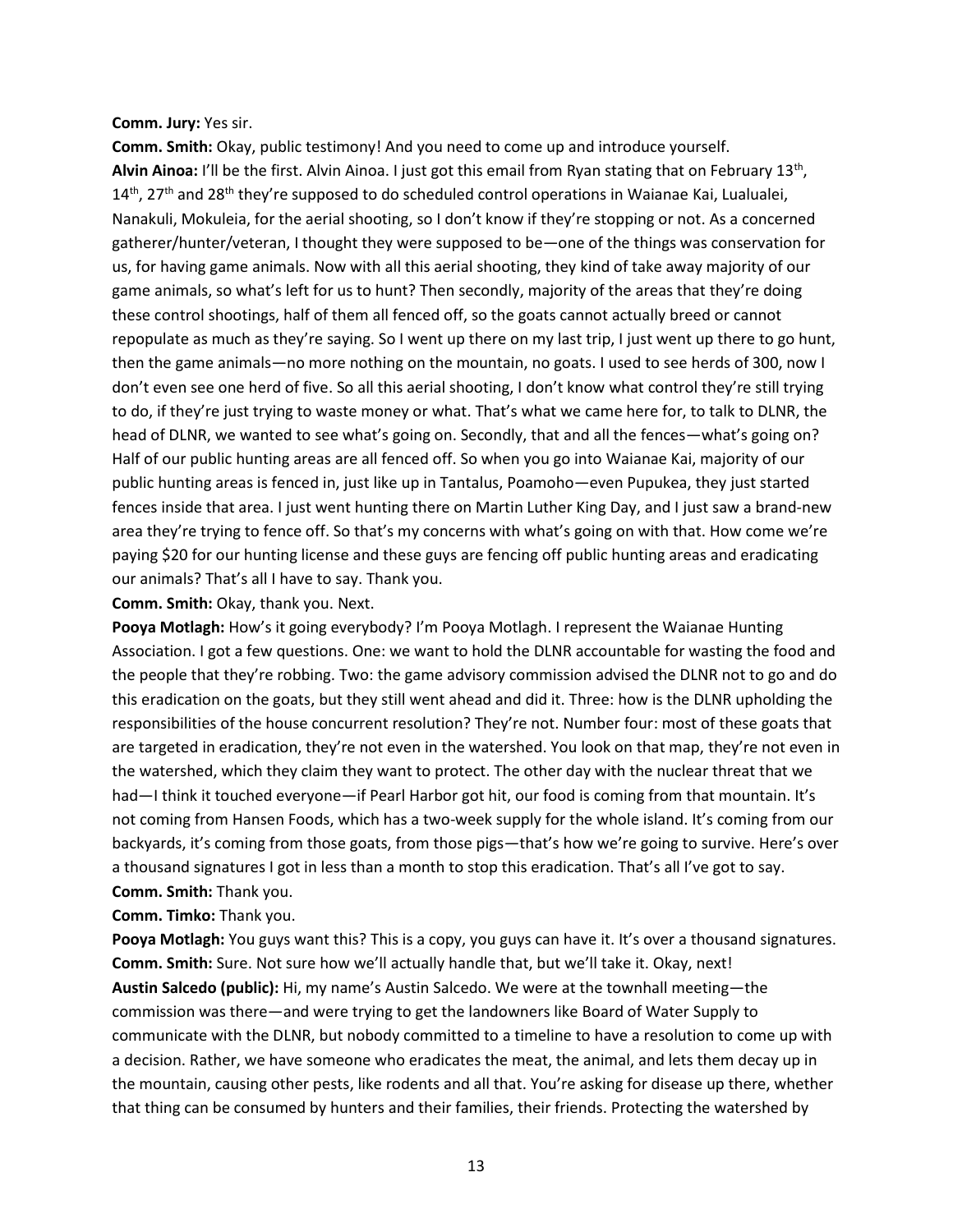eradicating these animals—you have the rodents, you have fleas, you have ticks, and then they're going to start poisoning the rats, eventually. Then the rat's going to look for water—it's common sense for a rat to do—and guess where they're going to go? Into our watersheds. Then guess who consumes it? You can answer that question. But we need to have a committed timeline for the landowners and DLNR who basically officiates the whole islands—because we cannot have any yahoo hunters coming down to our islands and eradicating just for trophies. We need to consume in our backyard, because we in the 96792 community go up to the Big Island, and we have to ask permission to reach into their personal icebox, you know? And we in the 96792 area, we don't have anything already, as you can see, as these people were saying. And I'm just trying to speak up about what can happen as a result of eradication, leaving the meat to decay up in the mountains: rodents, parasites, flies—you can answer all those questions for yourselves, I'm just bringing up the topics. We have to protect the watershed. It's important, mind you, but we can't have rodents that are tainted with poison going in our watersheds. And that's conservation. And as far as erosion on properties on the mountains, we were consumed by drought that brought in the brown grassy area, and what happens after that? Fire. So I want to say the goats were cause of the vegetation downfall—some of the elements were beyond human control. That in mind, hopefully this commission has authority into the DLNR area with the landowners as well. So please, have a bite into this meat. Appreciate that, thank you.

**Comm. Jury:** I have a question for you. So, the meeting that was held with DLNR and Board of Water Supply, you feel that they began to talk of resolutions, there just wasn't a resolution timeline that was set in place?

**Austin Salcedo (public):** There was all discussion in that quorum, but there was no committed timeline, it was all, "They have to take that discussion to their higher levels," and those higher levels don't have a timeline to make a decision. That's something the commission and the people can work on, on that timeline decision. Right now, it's all up in the air. That's the way I've heard it, and that's the way other people heard it, too. They've got to be committed to making a decision. That's their job. That's all I have to say.

**Comm. Jury:** Yes, thank you.

**Michael W.K. Eli (public):** Hey, aloha again. Mike Eli. Yeah, I was trying to stop this eradication from the beginning, but they never listen to me, and I don't how many goats they take out from Waianae Kai hopefully they leave Makaha alone—but when I was in the mountain behind the houses, no more goats. They usually have goats, and they said they weren't going to shoot over there, but I guess there's nothing now. I don't hear them, they're only across from Makaha. And then when they shoot the goats, they just leave them there, and everything must go downhill. So, if you all are "Land and Natural Resources," that's our resource—you guys are supposed to protect that, yeah? That's our food source, that's what land and natural resources is about. Everything must go downhill, so if the thing now goes in the watershed, the thing has to go into the ocean, so they have to protect the ocean, too. So all these germs and all these *E. coli* or whatever go right into the ocean, everything washes away. Then the goats keep down the grass. When they keep down the grass, that kills the mouse—so once you take out the goats, the Pueo's not going to have his food. He could take out the rats and the mouse, because the shrubs are short now, not high. If the goat is on the cliffs, what native plants can they take out from there, from on the cliffs? Because I only see California Grass, regular grass, and Haole Koa—that's what stays up there, but most of the mountain is fenced off. In Makaha the thing goes straight up to the cliffs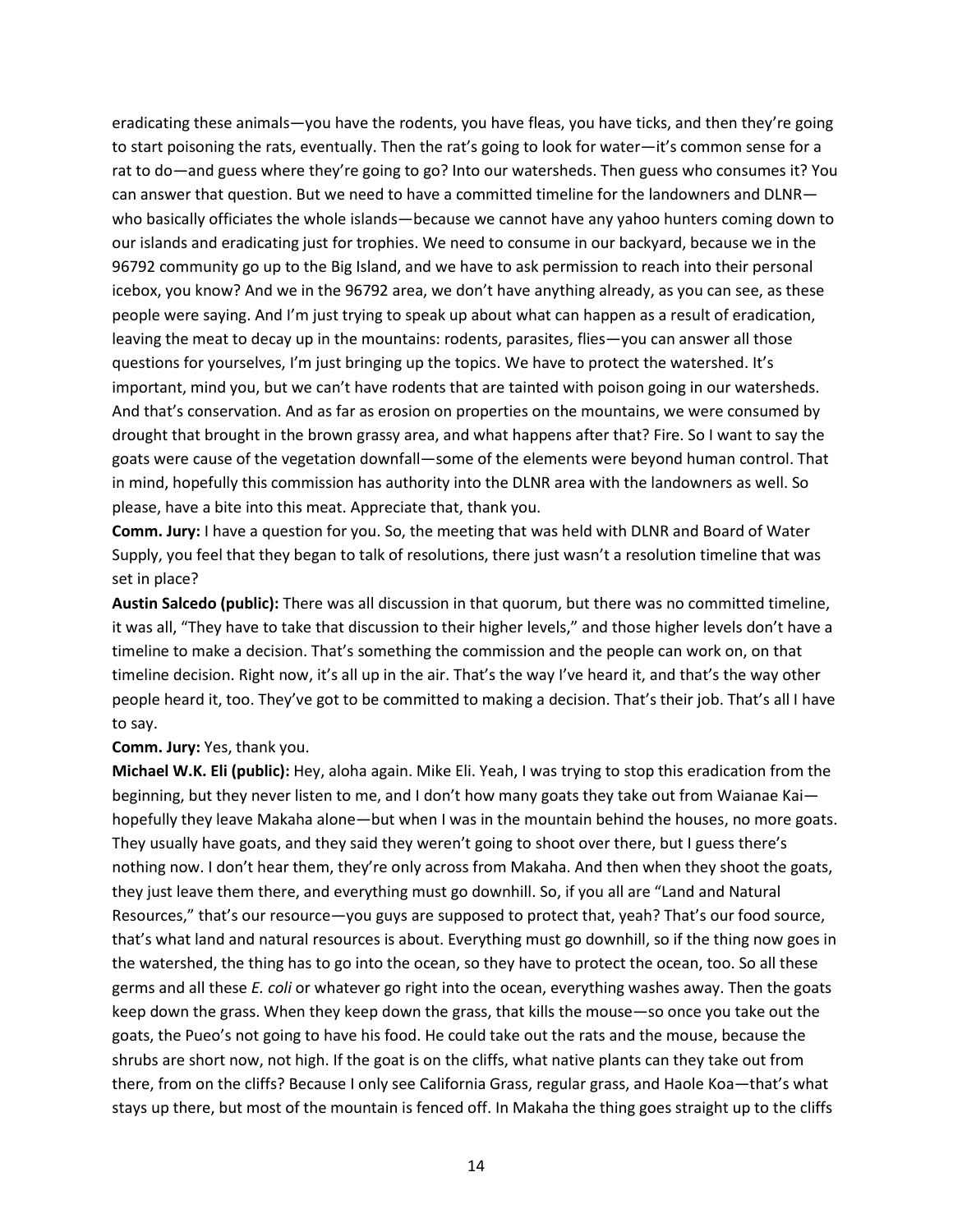and then in Waianae, too. The whole mountain is fenced off all the way down to Kuaokala, the whole west side is all fenced off, so nothing's going to go over. In Waianae and Makaha, there's only two openings where the pigs can run. The hikers, too—like you just said—they cause erosion on the trails, and I think they probably destroy plants. They leave their rubbish. We learn that if we bring the rubbish there, we have to take it out, we leave the mountain how it is, but with the hikers—we have to take garbage bags of rubbish that's not even ours. It's in Waianae and Makaha, there's so much rubbish, you guys wouldn't even believe it. I mean, if these guys go in a mountain, they would see them. If they plant native plants and stuff, they would see the rubbish. And the solution for the hikers is for you guys to give them hiking permits, you know what I mean? Give them hiking permits. If you go in a mountain, you fine them, because that's part of the erosion.

#### **Unknown (public):** Hold them responsible.

**Michael W.K. Eli (public):** Yeah, you have to hold the hikers responsible, because they just keep going in the mountain like it's nothing—military, plenty of people, I see them. They don't care for us, but we're taking care of the mountain, we are the caretakers of the mountain. If you need help and planning, get the community, take them to the community and they can plan, know what I mean? I've been taking care since watershed management came. I've been in the mountain for twelve years already, taking care of that one spot. I've got Punanaula Heiau, and I'm growing kalo. The thing is prospering, water's still coming out, but they should let water go by Kumaipo, so at least the thing could get moisture, could have rain, just like Makaha. There's no moisture, because you have to let it go from the third water tank, but the water costs money now, because the Board of Water Supply needs the service. You guys just have to stop building houses, then we can save our watershed!

### **Comm. Smith:** Oh yeah.

**Michel Eli (public):** The infrastructure cannot hold too much water, cause then we're going to lose our water, right? It's common sense, the infrastructure cannot hold—there's too many people. So, to help them out, you guys have to let water go, so that we can have clouds and rain, then we can rebuild the aquifer. Because right now we're just sucking it bone dry. Too many houses, we have to stop that. I'm part of the watershed management—I never signed any agreement, but I am. I've been taking care a long time, twelve years is pretty long, but wake up, you know what I mean? Wake up! How did we let this happen to our community? So I've been there pretty long and now I see what they doing now like they no care for us. The next thing is, we won't even be able to hunt, because we're not going to have any game mammals to hunt. And that's been passed on from generation to generation, because we're all Kanaka Maoli out here and that's our gathering rights, to go into the mountain, and to manage the mountain, too. Not just to hunt and eradicate, but to take care, too. Then we pass it on to the next generation, because that's what I do, I pass it on to my nieces and my nephews. I don't have any kids my dogs are my kids, they're my companions in life—but here's one more thing: dogs are dying in Waianae and Makaha. I'd like to know why it keeps on happening, and the army said, "Oh, they have to eat ten pounds of rat poison," but I think they only have to eat a little bit of rat poison and the dog's going to die!

### **Unknown (public):** Can you eat rat poison and actually live to tell the tale?

**Michael W.K. Eli (public):** Yeah! And then they're spraying the road. When they weedwhack the road in Waianae Kai, they spray the stuff on the road, and then dogs lick it! That's another thing the dogs are dying from. Whatever they're spraying, Roundup or whatever—and Roundup is no good for the bees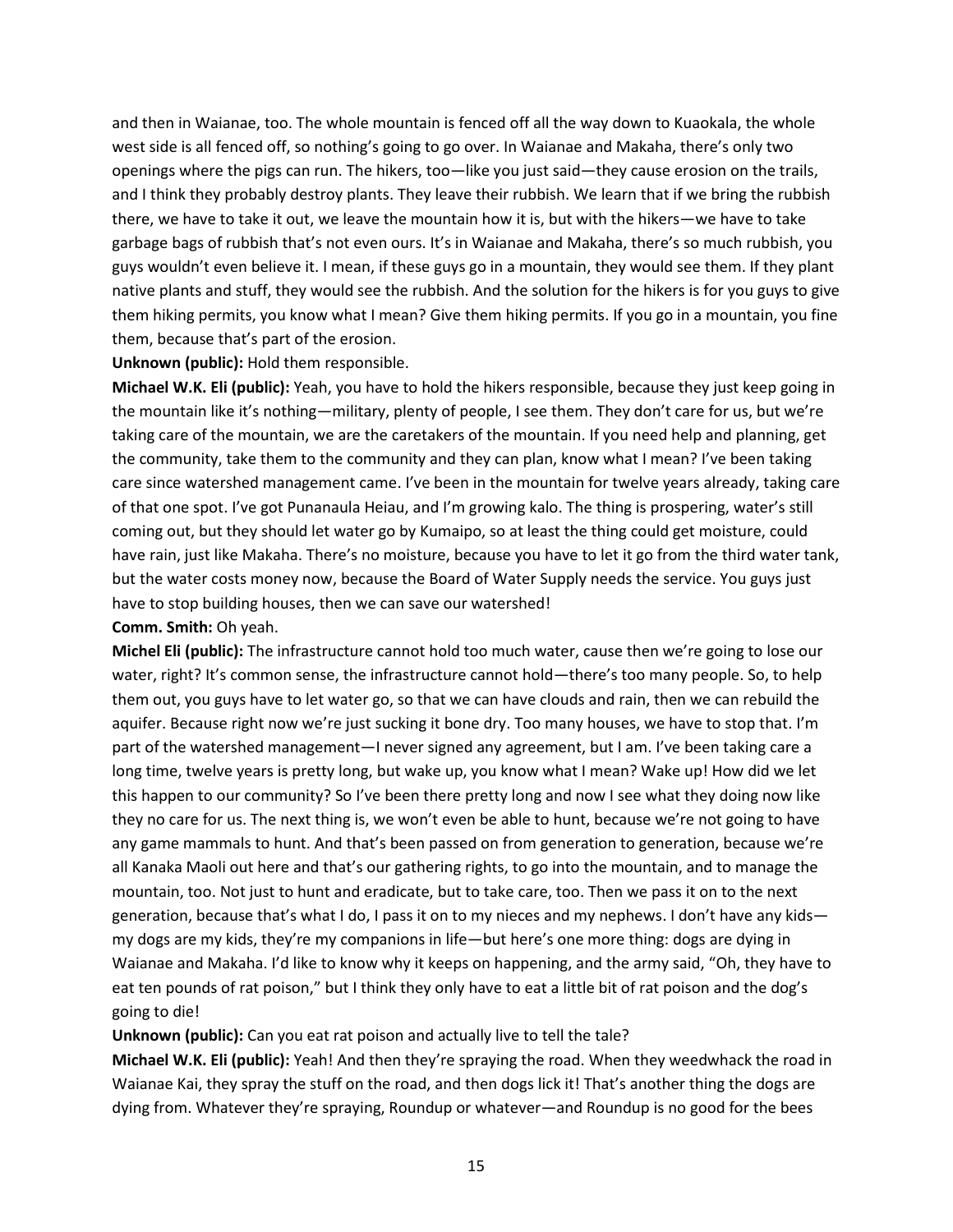too, because the bees are Hawaiian bees, yeah? So we need the bees because—you know kalo? The thing needs pollen. He goes from one flower to the next flower, so the kalo evolved, and it became stronger, and it evolved to this day and time. So, we need the bees too, but the Roundup kills all the bees. I know one frame gets 3,000 bees—

**Unknown (public):** 30,000 in a colony.

**Michael W.K. Eli (public):** 30,000! See, John is a beekeeper. But I don't get 3,000 in a frame. Now if one bee with Roundup goes over here, they're all dead, guaranteed. So, they have to learn how to manage the Roundup on the ground, and whatever they're putting on the ground has to be safe for the bees to land on, because they take it right back to the hive, whatever—water! Because they need water, because they go over there to the hive and they destroy, they can destroy them if, if… nah, that's all I've got to say. "He's crazy!" That's all I get to say, haha. But if you guys do planning and stuff, take it to our communities, and they're going to help you guys plan or whatever.

**Comm. Smith:** Yeah, so just one statement. A lot of this work that we want to get done on the ground that concerns you, we want you to work directly with the branches, and then we're trying to just be an arbiter at the higher level. So, it's really important that you guys get to know your folks at the branch level with Forestry and Wildlife and work correctly with them.

**Michael W.K. Eli (public):** Yeah, I've known you from the beginning when I started.

**Comm. Smith:** Yeah, right? And I used to be on the branch, right?

**Michael W.K. Eli (public):** Yeah, yeah, yeah. You used to be out in the field. But now you're— **Comm. Smith:** Right. Now I'm stuck in the office, yeah. Don't rub it in! But hey, we just want to make sure that these kinds of concerns get addressed directly on the ground. But it's good, the testimony is good, and everything gets—we got minutes and everything. Any other testimony?

**Justin Salcedo (public):** Yes. My name is Justin Salcedo. I'm a firefighter. I've been a firefighter for twelve years. And all these guys actually—s\*\*t, there's a lot of knowledge that's being passed around, it almost looks like Nat Geo out here, right? You guys already got bee experience, you got hunters—I'm a hunter. I'm from the top of the pass. I was the future, now I'm teaching my future. I see it out there, I understand: everything else in the ecosystem plays a big part, we all know that now. From the little small creature—the bee—to the rat, to the owl that controls the rats, to the goats—even though we're trying to eradicate the goats. Yet that's our food, obviously, as you guys heard. I won't have to tell that again. They're all regulated because they all actually play a part in the ecosystem. I've see a lot of brush fires in my twelve years. And yeah, my action path that I use is a goat trail, how about that? A goat trail. What is a goat trail? A nature trail. Good thing we get the goats, because we're on the same trail, right? This aerial control that you guys are talking about, in my eyes—for my kids—for a future hunter, from a past hunter—it's kind of dangerous, don't you think, liability-wise? I'm also part of HAZMAT. I'm a HAZMAT tech, so the thing that I teach my firefighters is biological control. I don't want this thing going in the water that I drink, obviously. What plays a big part? Those rodents—and once they hit the water, water spreads and it spreads like wildfire, and this is worse than wildfire, and you're hitting yourself. We can't protect you from that. And some of these diseases, they have sometimes no cure, sometimes too late, and you have a pandemic, and it all starts from that? Where does it stop, before this gets worse? Already, as you see, it's gotten worse. You have 1,000 signatures right there. If those guys knew about this meeting, we would have a bigger room. Yeah, I could probably give you the Blaisdell. I only found out about this last night. I'm here at this meeting now. I see the way things are going right now, and as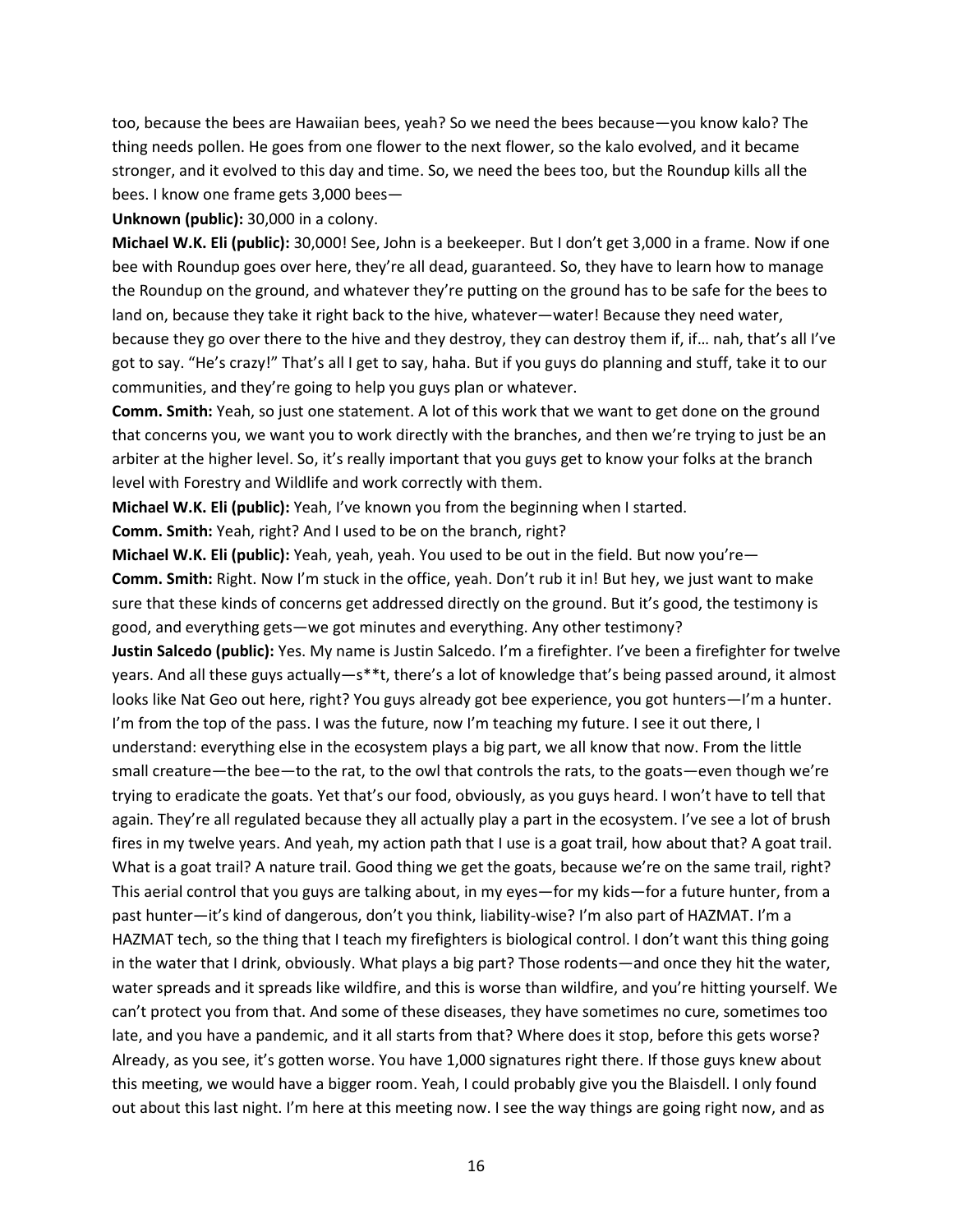basically a future hunter: open the gates to us. Have you ever seen that video about Yellowstone Park, when they released the wolves, and how the wolves impacted Yellowstone Park, how they impacted the river? In Hawaii, we're in a very different world, we don't have any predators to regulate those animals. We are your wolves. Send the wolves in. Not somebody that—we regulate, we take the meat, nothing wasted. A win-win situation. You can take that to your committee, to your guys' higher ups, take it to wherever you like. But obviously we give you guys the tools, we give you the ammo, to present to those people. And I hope you guys take this to heart, and I don't want this to end up—how you say, retaliation? I don't want us to butt heads, you know? DLNR and hunters, they regulate us, but who regulates them? I say obviously we kind of need those animals over there, because they regulate brush fires and let me, tell you I've seen—we fight brush fires and it's getting dangerous because of eradication, too. Because after brushfire and after eradication, guess what comes in? California Grass. They get big, and it gets worse every year. Every year it gets worse. I see my brothers and sisters, we fight to keep those houses you guys built on the mountains safe. We keep them safe. There's no 10-1-1, there's 9-1-1. There's only one person you can call, and that's me. Who regulates that? The hunters. We are your wolves. DLNR, all that other stuff like that? Let us go! We know the knowledge, we learn from the past, we did it for how many years? It works! It's worked for how many years? I don't ever, ever want to say that I'm going to have to get out to anybody, because when it gets worse, you're not going to expect quiet mouths in this room. These men are controlled. They're in control. To even get a gun license, literally it's very hard work. When in Hawaii, getting a gun license—oh man! We have to go through some stuff just to get a gun, right? Going through a two-week doctor's notice, all that other stuff, crazy! Then we've got to use dogs—now that they've got this poison coming around killing our dogs, what you expect us to do? And I'm a federal firefighter, so I see the military! I see they way they march around Hawaii and destroy things. We just got Makua back, it's not going to grow back ever since they bombed it for how many years? So, who's going to regulate that? The damage has been done—we already lost an island already, and now it's the Garden Isle? No, we call it the Pothole Isle, where you set one foot down, you might explode. You guys know about that island, right? A little history. Yeah, our military's been bombing it for years, and we just got it back. So as a regulation, we regulate the goats, the goats regulate the aina. We have a system. It works. We save lives. We save houses! That's coming from me, just an ordinary firefighter who's seen how many years of action? But I don't want to see all that—and you know the plants, endangered species? The brushfires are getting so bad that they burn the trees! They burn it, and I've watched them burn, acres and acres. From something caused by kids two six-year-olds going out to Makakilo, playing with little matches—to just natural causes. In the states it's worse. Look at California, look at all the places, look at their watershed and stuff—they're destroyed. We've got a good system in Hawaii here, one that actually saves lives, it saves our generations to come, our food source, our water source—for people who do not hunt—it feeds the houses, it feeds everything. Everything works. Pretty cool, right, that we live in Hawaii, if you think about it. We just want to say, "Hey, don't put red tape on the person that's helping, you know, don't stop that hand." We're helping. We're your helpers, we're your wolves! I recommend you guys go see that video of when they send the wolves back into Yellowstone Park. Pretty cool video. That's all I have to say. Any question from you guys?

**Comm. Jury:** Thank you.

**Comm. Smith:** I did see the video, it's very good. Okay, any other testimony? Yes sir?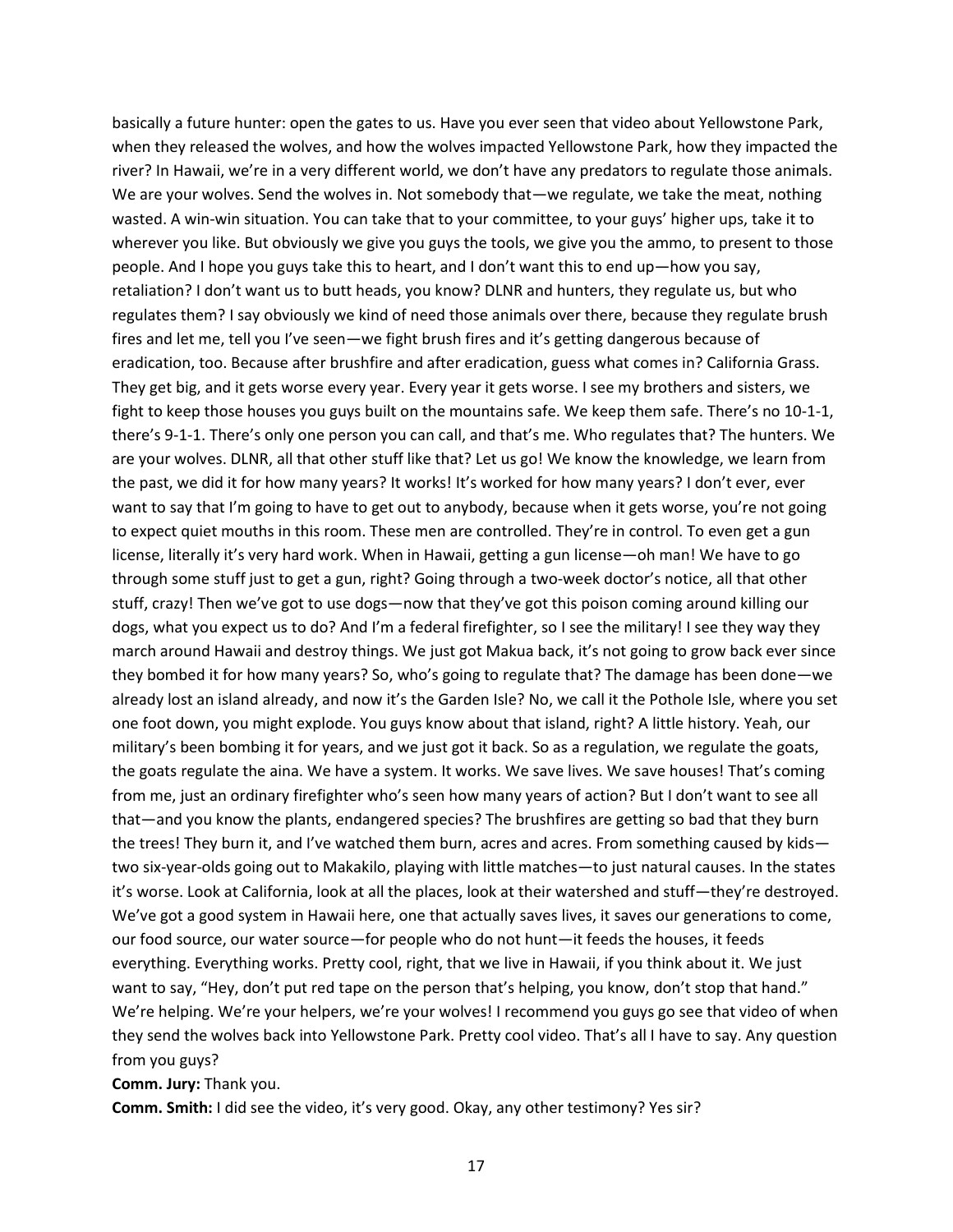**Unknown (public):** We're still on access, right? **Comm. Smith:** We're on the Oahu report. **Chris Burner (public):** Chris Burner from Wahiawa.

Commissioner Ruidas enters.

#### **Comm. Smith:** Sorry. Stan, you want to introduce yourself?

**Comm. Ruidas:** Okay. My plane was two and a half hours delayed, thank you to Ohana Air. My name is Stan Ruidas, I'm the Lanai representative on the GMAC. Sorry about that Chris.

**Chris Burner (public):** Oh yeah, no problem. So unfortunately, the biggest issue we have on this island is access, and unfortunately—to my Waianae brothers—the fence should've never been built in the first place, because animals don't stay in one area, they have breeding places that they go to and stuff like that. So if the fence is already there, and their proposal to shoot is inside the fence, unless somebody is releasing goats inside the public hunting area, you'll never get the numbers that you had before. But we can have all the access we want, if there's no more nothing in the property, right? Poamoho is a great example of this. We had ten years that we couldn't get inside Poamoho mountain. We finally got access, it was great. We had to help with the road, we helped Na Ala Hele with the trail, we sat on the Board to write the leash laws, not just for that place, but for the whole state. We get this place, it goes great for maybe three or four years, and then the State comes in and takes 500 acres from Poamoho Public Hunting Area, a place that we paid to—though our licenses—to hunt. They take that away from us, they bring all of us together just like we're doing here, and they pretty much give us false hope that they're going to replace that 500 acres from someplace else. Well, Bishop Estate isn't going to be the first one in the line to offer up 500 acres of their land. Timberline came up, that never panned out—we had a big fire there, and they used that as an excuse never to release the lands. So we kept pushing, we kept pushing. Moanalua Valley goes back to the State. There's enough land inside there for maybe two hunters, two groups. We got private clubs hunting inside there. That's state land, you know? All State land is supposed to be accessible to the public. All state land is supposed to be legally a hunting area. So, they take away the 500 acres. Now we have ten groups of hunters going into a public hunting area that is bordered by Bishop Estate, military, farmers—with cows on the bottom—and ten groups of hunters are all compressed into a small area. Well, of course we're going to have problems. Now we're going to have people in Bishop, because—look, we're all in the mountain to catch one pig, so they're going to go where the pig is, and the sign, dogs don't read signs, they're going to go. And so, we get hunters in Bishop Estate, we get hunters in East Range, we get hunters down in the paddocks. Unfortunately, we get hunters that don't have cattle-trained dogs in the paddocks, who are making more problems in the long run. If you guys are going to do this, you guys have to allow my brothers a reasonable access to your guys' little fenced-in area. You cannot be like the Big Island, when they were trying to take away [unintelligible] and telling the guy that he has to park two miles away from where the cattle is actually at. You ever tried carrying 500 pounds of meat? You're not going to carry it two miles back to your truck. If there is a vehicle access to the gate, you need to let the hunters—and you need more than six months Josiah, you need more than six months—and you cannot have bag limits, if you're trying to eradicate something, you don't put bag limits. Get all these people inside there and allow them to do the work that you guys want to pay for, and we'll do it for free. Save all of us money, you know? We shouldn't be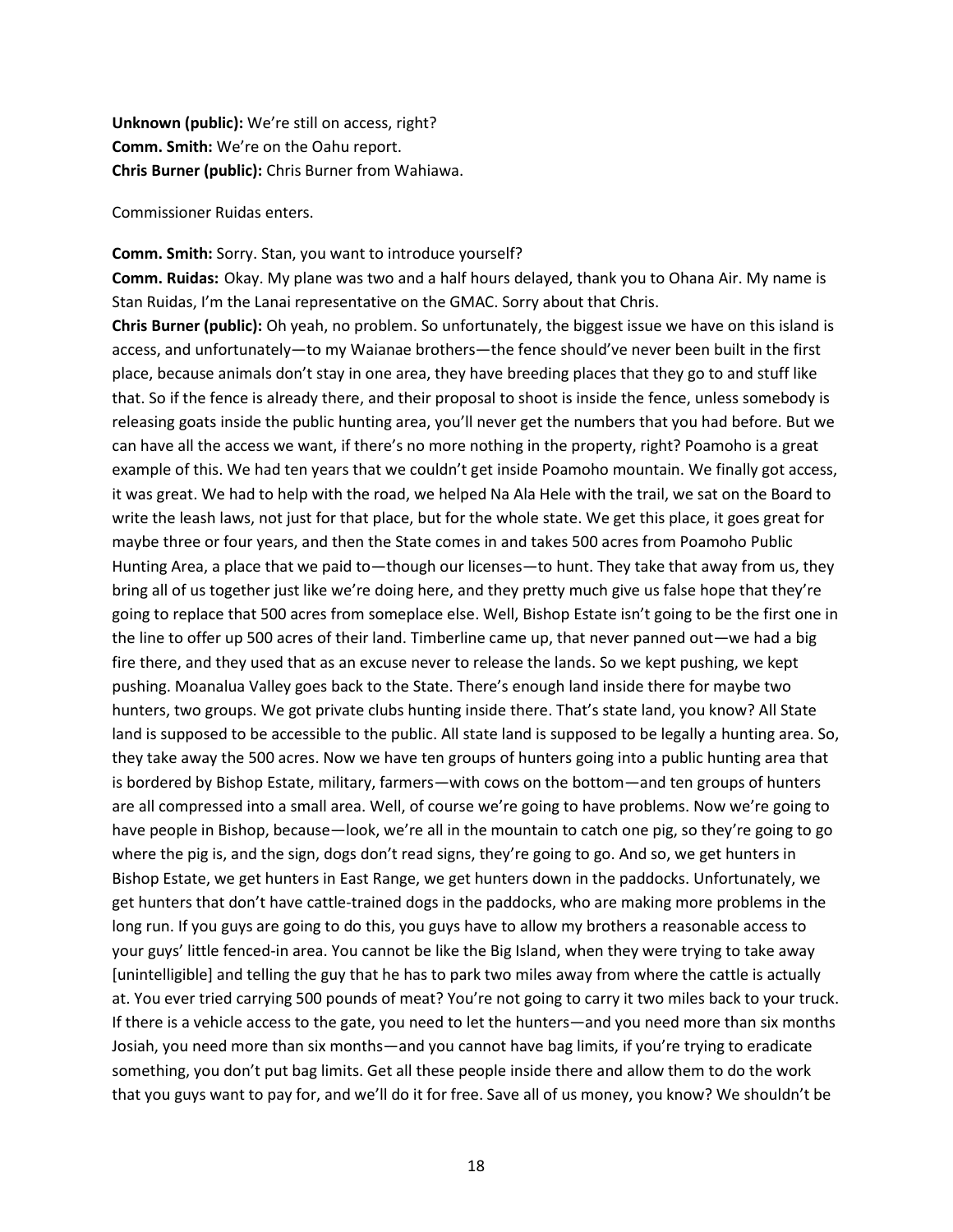sitting here today, that should be common knowledge, okay? The Bishop Estate has—back in the 80's where I grew up hunting on North Shore, Waialua Sugar was in control of all the lands above Kawailoa, all the way up to Helemano Military Reservation. The hunters were not the issue. The issue was with people stealing cars, taking them inside there, dumping them, fires—people going in there doing drugs, making fires—but the hunters had to get a pass to go inside there. Unfortunately, Waialua Sugar was shut down, and Bishop Estate isn't going to pay a security guard to do roving patrols 24/7. I brought up years ago an idea that got squashed, it's like—we have a bird stamp for our hunting license. Why can't that area have a stamp, charge an extra \$10—nobody here's going to grumble about \$10 to get prime hunting ground—charge an extra \$10, have a portion of it go toward Bishop Estate, have then—the road is paved now, you don't even need a truck to drive on, you can do it in a Honda Civic—and only have access to these valleys from Helemano to Kawailoa, and the State can provide the weekend security with the game wardens, you'd make more than enough money—what is there, 9,000 registered hunters in the State of Hawaii? Over 20,000? How many on the island of Oahu?

#### **Comm. Smith:** Are you talking about Drum Road?

**Chris Burner (public):** Yeah, I'm talking about Drum Road. In the 80's that road was horrible to drive, you had to have a pretty good four-wheel drive to actually hit all the access points. The army paved it—we got funding from the military to pave it—so now security shouldn't be an issue. So, we have these areas that the State allows us, but there's no more game in there, there's no game, there's no reason—we don't take our dogs for hikes. We're out there to actually catch something to eat. And then, we have fences on both sides of our public hunting area which are normally fallback areas for animals during the off-season or during the harsh season, to go and breed and repopulate. But you guys have already—well not you guys—but the State has already taken those away, so you're not going to get a resupply into this little small area that you're allowing for the hunters to hunt. You're not going get it. What's going to happen is, you're going to see zero numbers coming out of that, and then the State's going to say, "Well there's no need to have that be public hunting ground," because one: we all have to write our catches down on the stuff that we take out of the mountain, and two: if the State doesn't see a viable source of animals coming out of there to keep it a public hunting ground, it's another piece of property that they can fence for another species that's going extinct. That's what it is. It's just our concern that—well, we have lands, you've just got to give us the access, and when you give us the access you've got to be akamai about it. You can't expect all the gentlemen who are walking four, five hours uphill or downhill with meat to bring home to their family—when there is actually a road that you can actually get to the place—they're not going to pull up in the numbers that you want—and six months is actually too short, it should be a year or longer, with no bag limits—and you will see the younger generation, they will come inside there and they will take out the goats that you want take out. Unfortunately, they'll do a pretty good job of it too, trust me. There's really no reason to hire a helicopter, to hire a shooter, to hire the State, to hire—aviation fuel is not cheap, okay? It's \$600 an hour just to charter a flight from here to Molokai, so that's expensive, and that's our money. I mean—I know, Josiah, I know—people, like Josiah—he's a good person, and I know he works on that. And I don't want to take money out of somebody's pocket, but this is a big picture. I helped on the Schofield Project, I helped on that project. They made me sick, some of the things I saw. After so long, I walked away from it. Four hundred pigs in less than a year came out—they didn't even come out, they suffered in a trap, walked around a big tree, dug a steel cord two inches into the tree, supposed to die within 30 seconds—no, no, it took them hours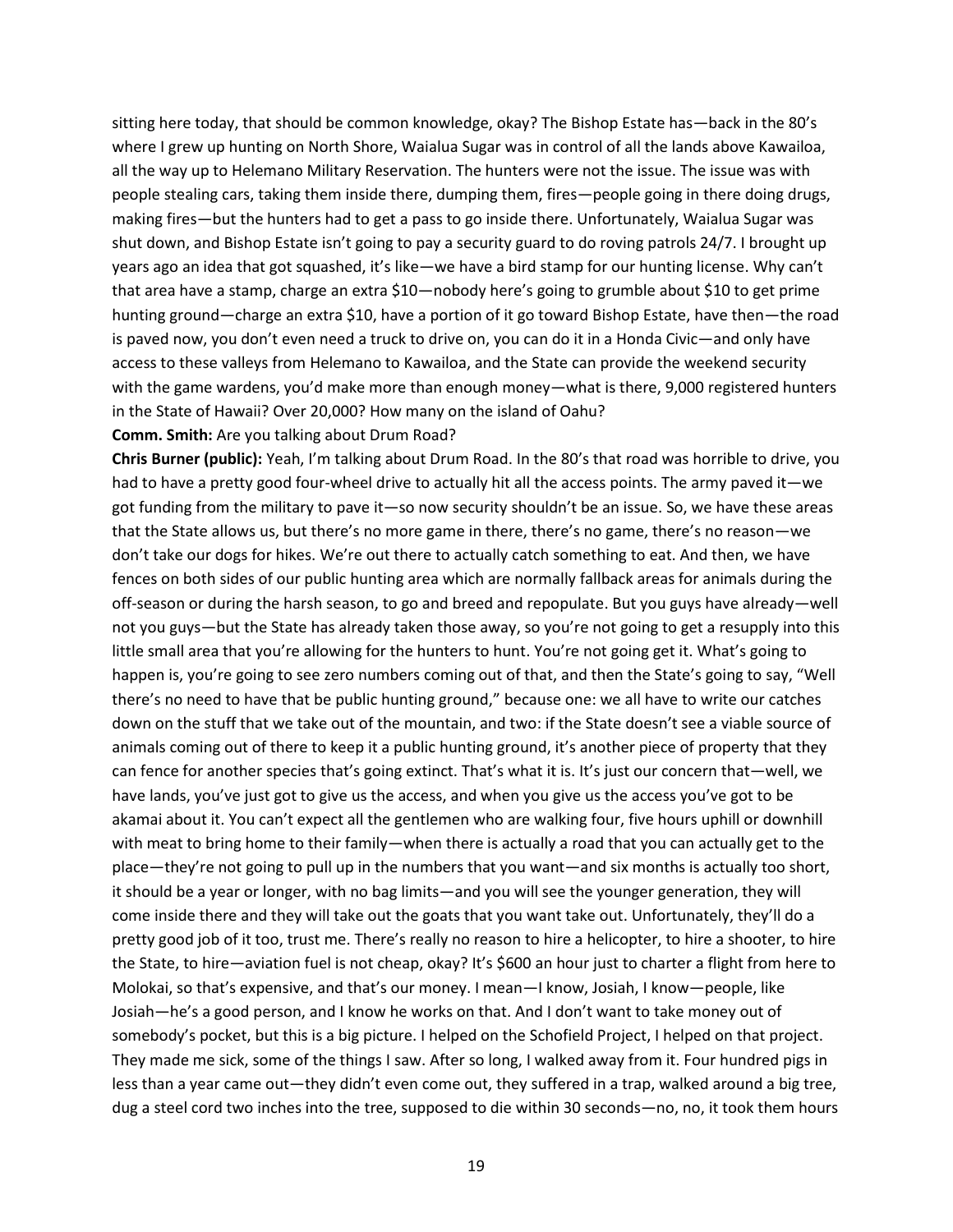to die. We'd catch goats, wild dogs, we'd catch all kinds of stuff in the traps over there, these traps are unforgiving and they're not prejudiced. The rat bait that they're going to drop, they say that ten pounds of it that kills a dog. Anybody with a mind that half works would not take that bet if I gave you, "Oh, here's a gram, try eating it, let's see how you feel." You're not going to eat it, right? Ten pounds is an awful lot. I had a dog die in Schofield by eating a bird that died off of the rat bait. Our hunting dogs they do some weird things—they roll in the crap, and they lick you in the face, they eat dead animals on the ground. You have dead rats on the ground, and if the dog eats that rat, the dog will die, he will die. What else? If other animals after that eat anything from that rat, if a bird comes back after the rat decays, the poison isn't dead, it eats through the stomach lining or something after it's decayed, and the bird dies. I've seen it firsthand in Schofield. I've seen it, and you cannot control aerial rat bait. You cannot control it, it all filters down. The army can't even control bombs, but bombs hit the side of the mountain. Eventually over time they all corrugate down at the bottom of the gulch, then you can walk through Schofield and you could be on a one-foot-high bed of bombs.

**Justin Salcedo (public):** We got a call to Schofield—my HAZMAT crew got a call to Schofield, like he was saying.

**Chris Burner (public):** So look, the rat bait does the same thing, it filters down into the water. We had mad rainy seasons. You're going to take whatever it is you're dropping, and you're going to take it into unfortunately, where these people hunt, where they live—into the ocean. It's common sense that everything from the mountain goes to the sea. It's going to happen. That's all I've got to say.

**Comm. Smith:** Hey can I just make one comment? You make a lot of good points. I just want to note that from the Department's and the Division's standpoint, a lot of the issues you're talking about are private land and military lands, and we don't control all lands.

**Chris Burner (public):** Well, Poamoho is public.

**Comm. Smith:** I've been working for—yeah, Poamoho. So you're talking about all kinds of lands. We control state lands, I understand, but I just want put it out that we've been working for many, many years with the military and with private landowners trying to open up lands, with varying degrees of success, mostly very limited success.

**Chris Burner (public):** It has to be structured. You have to come up to them with a structured plan. They have to be rest assured that it's going to be watched at all times when those people are in there. Nobody is willing to take that job on for free, you're going to have to pay people to do it and you're going to have to generate funds, unfortunately, from the sale of hunting licenses. And you can do that, that is a very big—Bishop Estate from Helemano to Kawailoa is a very big property, but you can do it, and you can open that up whenever the military doesn't need it and have a lottery for it if you wanted to. Money talks, everything is money. I mean, the only reason why these fences are going up—they like to say it's about conservation, but the federal government gives huge grants for these fences, huge. Waimea—they get grants for putting up fences. Everybody gets a grant from the federal government when they put up a fence, and then when they see that the feds are getting too much of a hassle and the money isn't there anymore, well—it doesn't stop fires, it doesn't stop invasive species, it doesn't stop any of that. Try going to some of these older fence lines, and you just see California Grass taking over. So, we just stopped a group of people from going inside there trying to sustain themselves, to have a 15- or 10-acre fence, and then five years down the road, you just have a fenced-in California grass plot, that's all you have. It has to be a lot better, it's gotta be better. Thank you.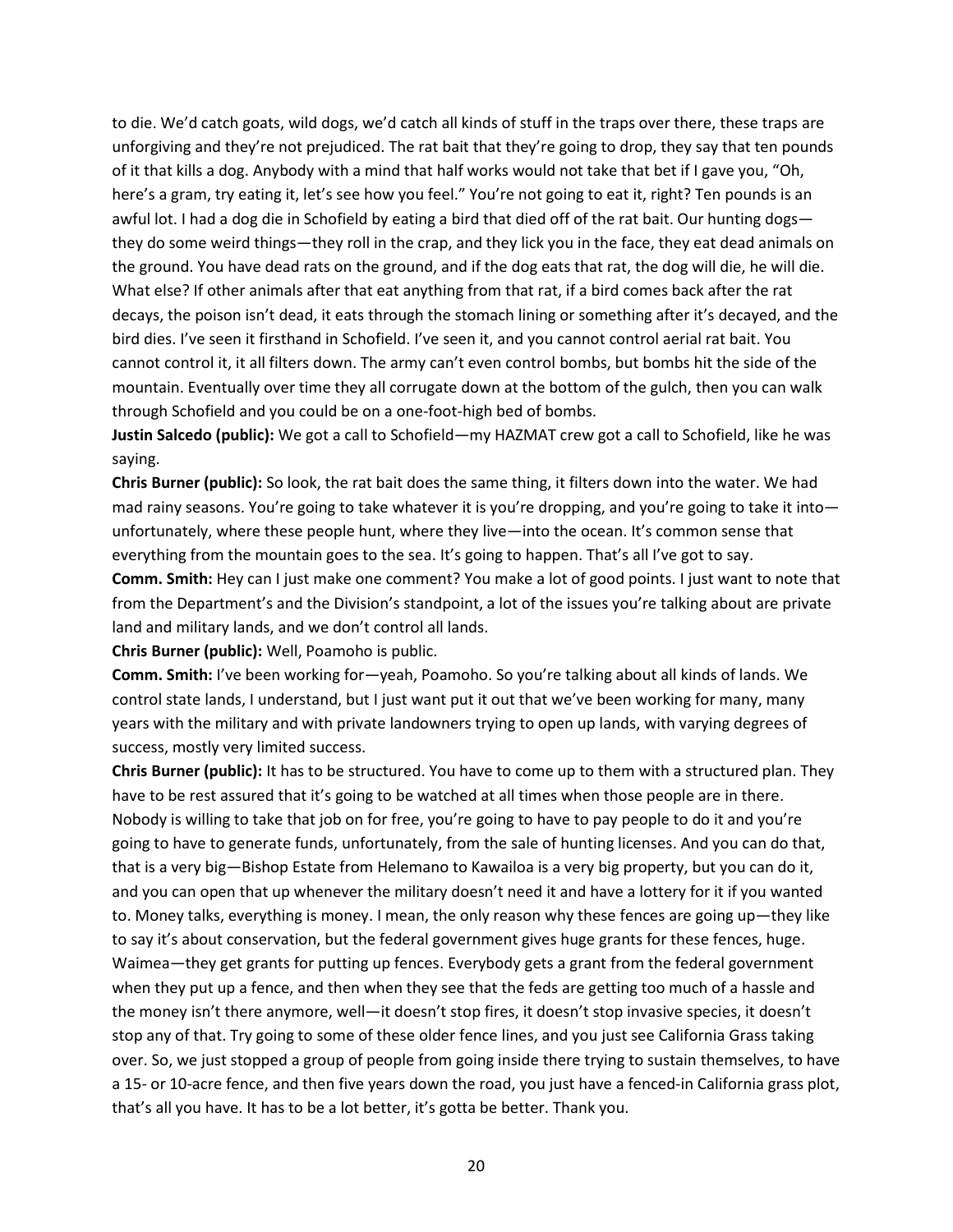**Comm. Smith:** Okay. Any other public testimony? Did you have something you wanted to add? **Comm. Jury:** Yeah. So again, the access and acquisition position that's going to be opening up under Na Ala Hele is a big role—thank you Chris for your testimony—and areas within state land is kind of where our commission lies, too. So that's the gentleman to talk to. And then knowing your Wildlife Manager and your Forestry Manager per the island so you can talk to them, re-talk to them, they're the ones you want to talk to—and since we're on the Oahu topic, myself and Nancy as well. That's all I have to say.

Commissioner Kohatsu enters. (Quorum was present)

**Comm. Smith:** Okay, we had another commissioner come in.

**Comm. Kohatsu:** Ryan Kohatsu, East Hawaii Representative.

**Comm. Smith:** Okay. Yes sir?

**Abram Correia (public):** My name is Abram Correia. So, being on that subject with the fence lining and everything like that—we've come across many times where it's like a gillnet. There's pigs that stick their heads through that and sometimes they can't get it out, along with the goats, so it also takes away from, once again, our natural resource. It kills a multiple amount of wild game, which we live off of. With all these fence lines going up, can you imagine how much wildlife can be killed already, in general? I hate to say it, but it's already being eradicated that way as well, and that part when you guys are trying to control populations of wild game and everything. So, I just wanted to say, the more fences go up, the more eradication goes up as well. That's all I wanted to say on that part.

**Comm. Smith:** Okay, thanks. Next?

**James K. Manaku, Sr. (public):** James K. Manaku, Sr. again, concerned parent, grandparent, greatgrandparent. So, what's going to happen? I mean, we already talked to people earlier about not eradicating, and that never worked, yeah? They still eradicating. We haven't talked lately, you guys made the decision enough to eradicate, but they're still eradicating. So how can you make me feel comfortable—crying my heart out to you—I mean, really, how can I cry out to you if there won't be any response? All of us here depend on the meat in the mountain. With landowners getting problems, why don't they just see you guys, and then you guys come see us? A lot of them pay money for a hunting license—for what? If you guys are eradicating our animals today, why would we keep on getting a license in the future? My grandchildren and great-grandchildren won't have meat in the mountains because of what's happening here right now. I mean—please don't take this personally, I'm not talking down to you guys—but you guys are the ones that make the decisions to carry this on, and that's where I'm concerned, because as a grandparent, great-grandparent, and a parent, I'm responsible for my future generations. I'm really concerned. How do we stop this, if you guys can't stop them? Like I said, I'm here for the future generations—I'm not here for me today, my family's coming up behind me because I know what's going to happen. If you guys can't stop them, how can they get help? Who do we need to speak to? Because like I already said, the fencing—you heard the term, the grass is greener on the other side? I've watched goats that are still dying, because they ate the grass right there and they cannot get back out. Try looking at the pig, when you see it wrapped around a tree, and he took days to die—that's wasting meat. When I teach my children how to eat from the land, the first thing I do is teach them not to waste. But that's what's happening now. If you guys tell me "Don't shoot," we're not going to shoot. The problem with gathering the meat—if you guys hunt, you guys know—after so long, the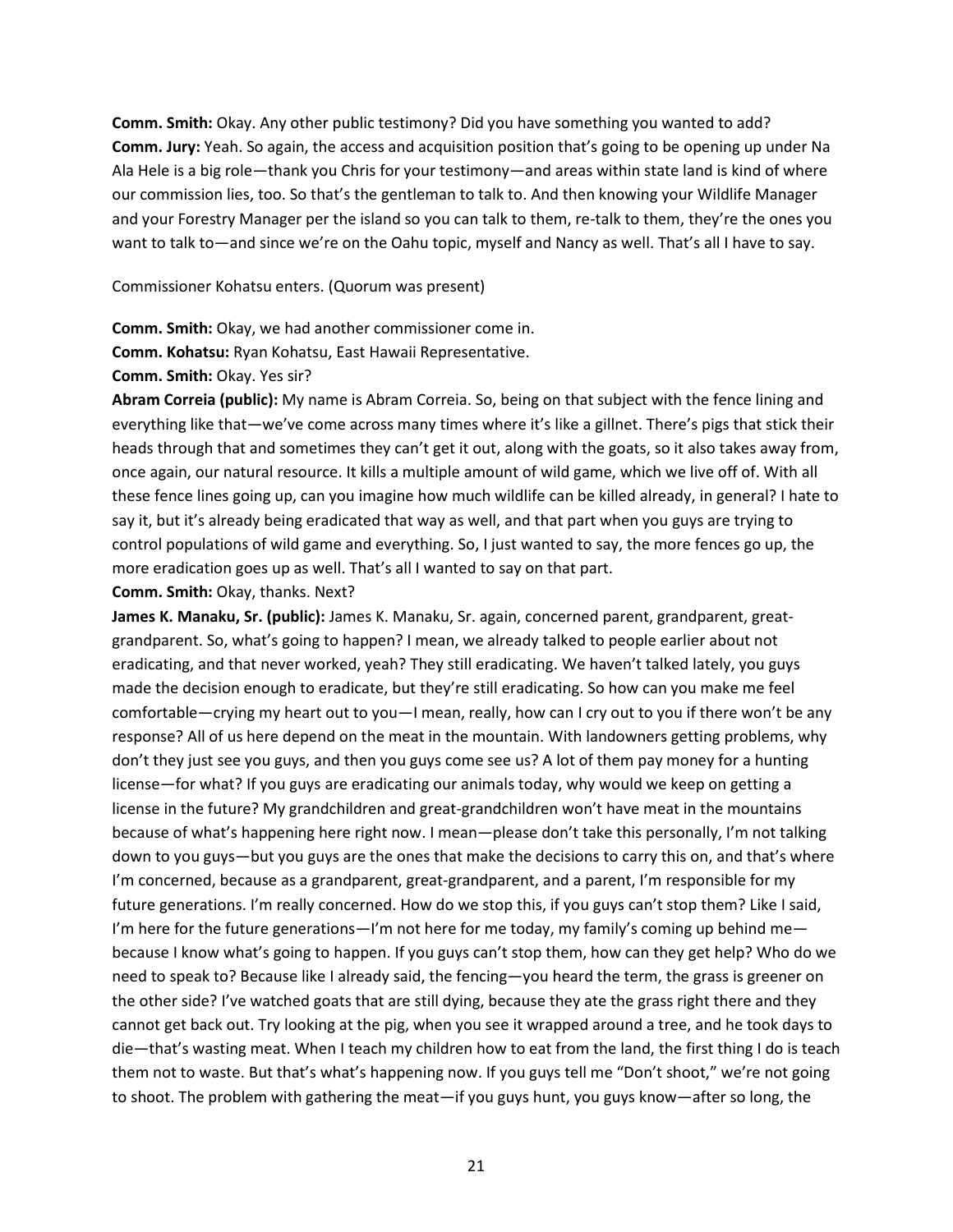meat becomes no good. Yet still people go out there for five hours after they shoot the animal. So, you guys are not really helping us, you guys are creating more problems, technically. So, I appreciate having this meeting, I appreciate bringing in my concerns, but how can we get action? That's what we need. Because if we don't get action today, my future generation's going to die. We are so dependent on the system and that's not fair to them. So I wish you guys could help them out. Thank you. **Comm. Smith:** Thank you.

**Unknown (public):** I think Manaku's asking, is there a resolution from the commission that can be committed to? Is there a solution, time limit, timeline? Yeah, is that what you're asking there?

**James K. Manaku, Sr. (public):** Well…

**Comm. Jury:** This is an advisory board. Our commission was instilled through a bill, through Governor Ige. It's an advisory board, and we have the capacity to advise the Board of Land and Natural Resources. That's about as far as we can go. So in hearing the testimony of the people, from every island, what we can do—and I think what Shaya said earlier—when we ask for the next agenda to have a vote, all we're voting is that we write a letter saying: "We as the commission feel that until a resolution is set between the landowners—Board of Water Supply, DLNR—and the land users—the hunting community—until a respected resolution is committed to, we want to advise DLNR to hold off on aerial shooting." That's our advice through a letter for what we can do. We do not make the decisions. That's as far as we take it. **Unknown (public):** So, your advisory goes up to the level of the lieutenant governor/governor's level, and they make the decision with DLNR?

**Comm. Smith:** This commission is advisory to the Board of Land and Natural Resources.

**Chris Burner (public):** Has the date of voting been set?

**Comm. Smith:** There is no vote.

**Comm. Jury:** Our vote would be on the next agenda they're asking for—the vote would be if the commission agrees to write the letter to DLNR, and then DLNR's going to look at the letter and they'll probably have a vote.

**Comm. Smith:** Where we're at right now is: it's a report by the commissioners summarizing their meeting to DOFAW. We always recommend that the best way to get action is to work with your folks at the district, work with the guys on the ground, work with them directly, and I think this commission already is helping to improve communications with the districts. That's really where the rubber meets the road in terms of managing land on each particular branch. If you want to bring a grievance up to the commission, the commission can vote on something, but we can't just take something from the floor, it has to be on the agenda, we have to vote on it, then that goes to the Board of Land and Natural Resources as a recommendation from the commission.

**Unknown (public):** So, it's based on timelines and everything. While you guys are making the decision for the Board to make their decision—this takes time, then these guys take time—in the meantime, DLNR might do an eradication during this period of time, so—

**Comm. Smith:** We're just telling you what the timeline is, we don't—that's just the way it works. **Unknown (public):** So we're just spinning our wheels right now.

**Comm. Smith:** If you really want to get stuff done, work with the branch. If you want to try to work through this, it's a bureaucratic system—it just is by nature and by law, that's just the way it is. The best way to get things done is to work with the branch.

**Unknown (public):** You mean DLNR?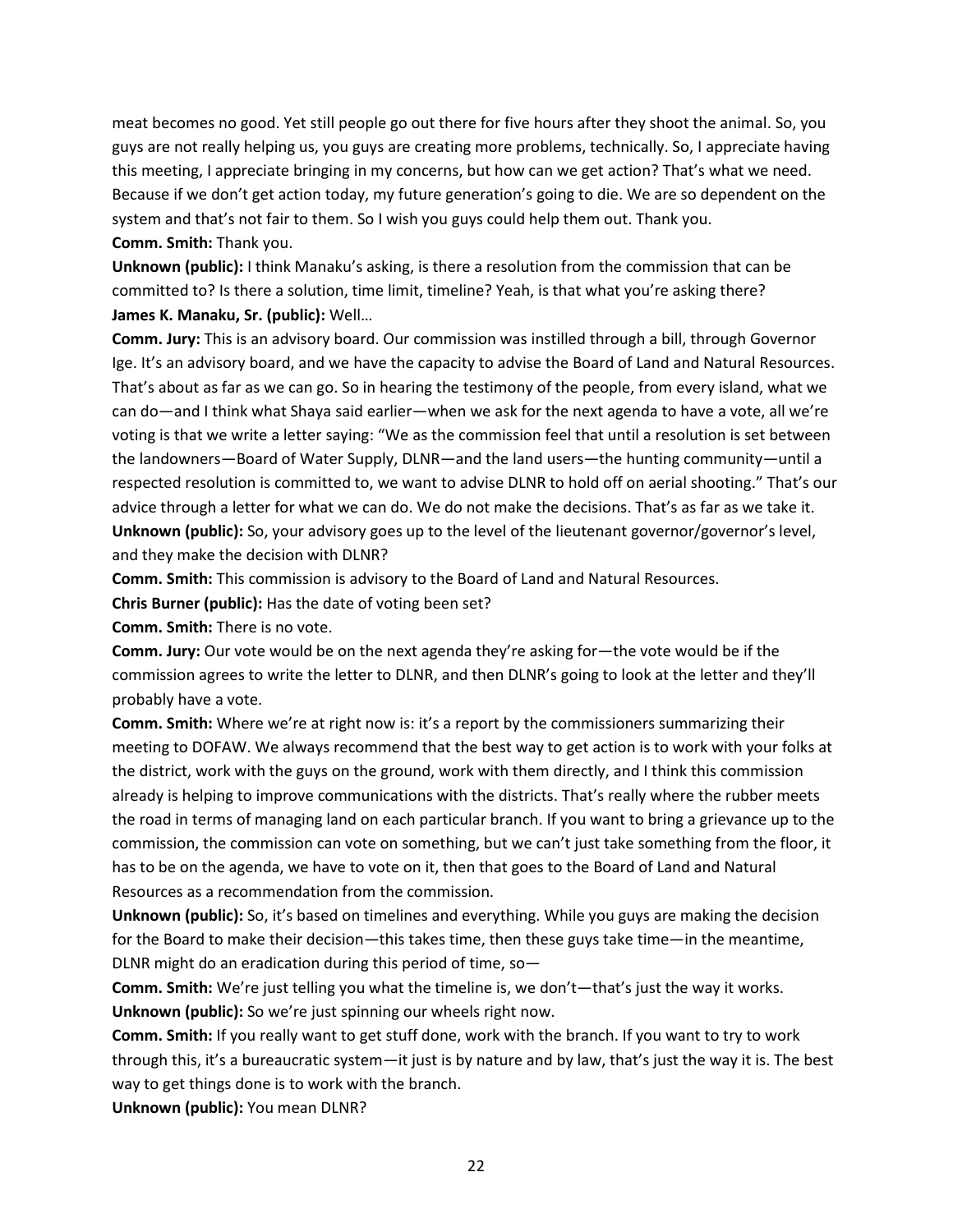**Comm. Smith:** Division of Forestry and Wildlife.

**Unknown (public):** So how come they're not here then?

**Comm. Smith:** They are here.

**Unknown (public):** Where? Can they hear us? I hope you guys hear what everybody says, because I've been to most of the meetings and all they want, for them to go to one meeting.

**Unknown (public):** Somebody give us answers! We want answers now! We don't like to waste three, four, five, six months, one year, two, three, four years, and you make sure during that time you're just doing pilikia—that's all you guys do!

**Unknown (public):** You guys better do something! Don't say you're going to do—do it! Action, like Uncle said. How old is he? Ask him how old he is. How long has he been in Makaha? My family's from Nanakuli. My grandma used to run with Auntie and them, all the Board members down there down in Waianae. And the same thing—when I was eight years old, I went to all you guys—I probably even talked to some of your guys' parents that day: same thing, in one ear out the other. Never-ending! When will it end? I'd like it to end before I die.

**Unknown (public):** We're all tired.

**Unknown (public):** Wasting our gas, wasting our time. Expecting a change.

**Unknown (public):** And we don't get paid.

**Unknown (public):** And on the day of the overthrow of our Queen you guys make this damn meeting. So disrespectful to these people right here.

**Comm. Smith:** This is a public meeting.

**Unknown (public):** —you probably heard my voice. I don't say anything except today. But I'm tired already, brah. I'm fed up, brah. And you know what: I'm only one person, but I'm speaking for the whole Hawaiian nation, the whole Hawaiian kingdom, because the people over there celebrating cannot be here. If I bring those guys over there, what are you guys going to tell them then? Nothing! Exactly. You guys know nothing. You guys better wise up!

**Comm. Smith:** All right. Thank you. Okay. Any other testimony on ITEM 5?

**Comm. Ruidas:** Can we ask for a recess?

**Comm. Smith:** Let's take a break. Let's break until 12:30. Quick lunch break, and then come back at 12:30 and we'll start on ITEM 3. You guys want to do that? Or do you want to go straight through? **Comm. Kohatsu:** That's fine, 12:30 is fine.

**Comm. Smith:** 12:30? Okay. We're going to break and reconvene at 12:30.

The commission takes a 30-minute lunch break.

James Cogswell sits in Commissioner David Smith's place. Committee is at quorum.

**James Cogswell (proxy):** Dave has asked me to sit in as his proxy for the rest of the meeting. So, I believe we're currently at quorum, so we can move on to action items once we complete ITEM 5, which you were in the middle of. So just give me short reports, and I believe Oahu's finished? **Comm. Kohatsu:** Okay, I guess I'll do Big Island first. So, I met with Joey Mello—he's the East Hawaii DOFAW folk—well, I see Kanalu a lot, not all the time recently, but I see him a lot in general. I guess as far as the meetings with the DOFAW staff, we went over some of the community's concerns—and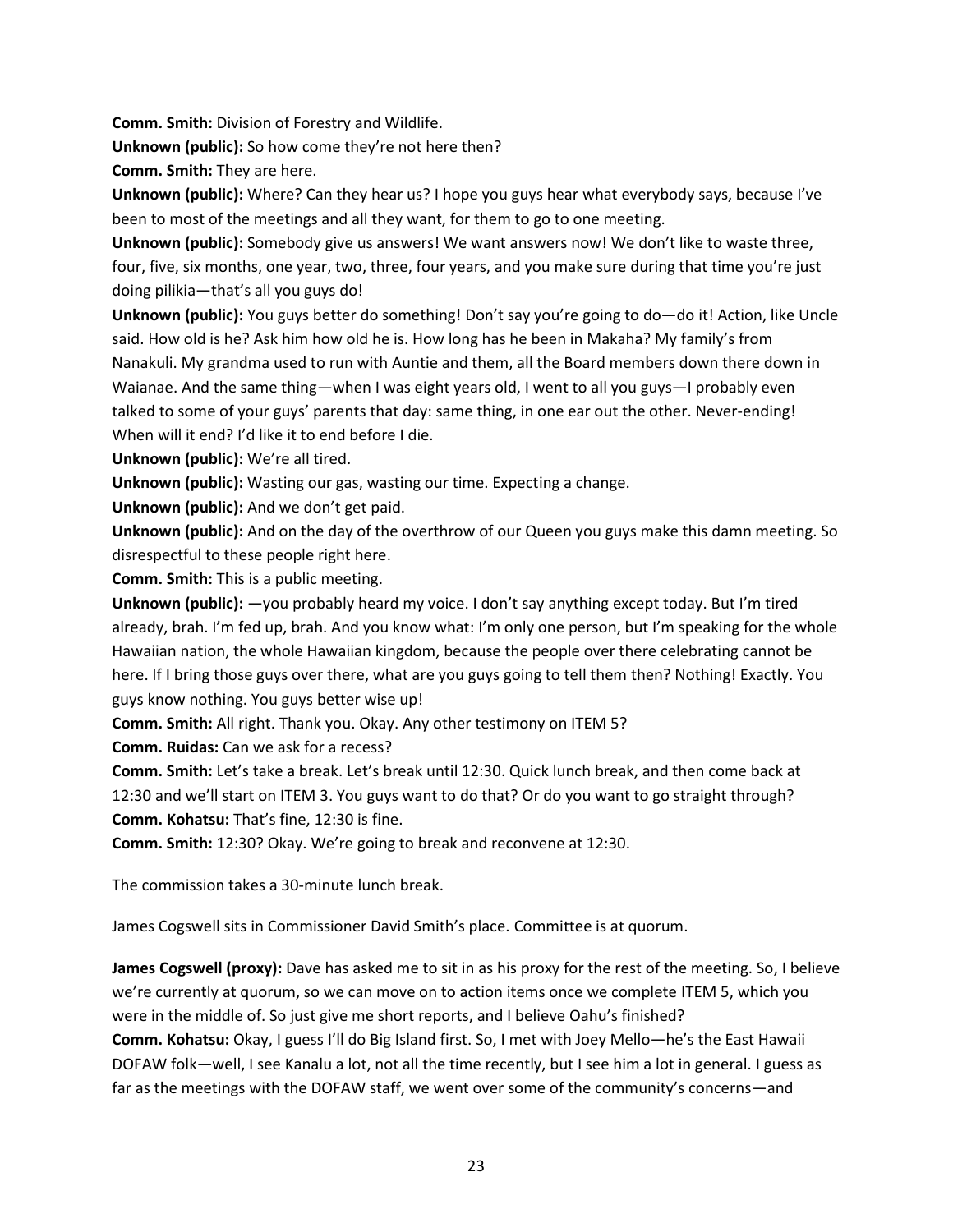maybe this plays into ITEM 4 slightly—but as relating to ITEM 5, I had a bunch of letters from folks about the declining bird take in our upland areas of Mauna Kea and stuff, and Joey and I talked about potential studies or what have you going forward with that, maybe circling back with the community themselves about their take or their seasons—which brings up another issue about administrative rule and how you guys work with that and the timing and the bureaucratic process. But they do have a valid concern. I think there's declining numbers and it's something to work on. I had some concerns from folks about poaching in certain areas during the off-season through accessible roads, and I guess DOCARE does have some patrols there and also catches illegal activities on camera and stuff like that—that's good and I hope that continues. What else? I didn't necessarily talk about this with them, but this is something I wanted to talk about from Big Island. I remember, I think it was the last time Dave Smith was on Big Island, he was real keen on mentioning that DOFAW and DLNR run a hunting program, and maybe—he never said it—but I guess maybe implying that we don't run a game management program, and I wanted to touch on that, because the public didn't ask for a hunting management advisory commission—the interest of this advising commission is in game management. I wanted to stress that, key in on that, because that word I feel is very important. I think that DOFAW does a very good job of trying to get people out there, this and that, whatever. But as far as all of the competing interests and federal stuff and yada, yada, yada—as far as introducing the idea of game management, I think we are very lacking, and maybe there's creative ways to get that done. That's kind of why we're here and that's kind of what we're titled for. I heard the concerns—I came in late, sorry—but I heard the concerns from some of the Oahu people here today about their representation, and I heard two things: I heard one side, the hunting program, getting access, why we do things the way we do them; I also heard another thing about, okay, they understand that eradications are coming and continuing, and finding those places that they can have game where some management is okay, I think is important. And also I just wanted to reiterate—and this is for our folks on Big Island: in 2016 we passed a House Concurrent Resolution 22 HD1 SD1 and now—it's a lengthy document, but there is one part of it that I wanted to cite: "Let it be resolved by the House of Representatives of the  $20<sup>th</sup>$  Legislature of the State of Hawaii, regular session of 2016 the Senate concurring that this body urges the conservation, development, and utilization of game mammal, game bird and fishing resources." Key in, "the conservation of game mammal, game bird, and fishing resources." We run a great program, but I just don't think hunters see a future in what they're doing, and—I understand the environmental thing and everything—it may not be what they want, but it would at least help that they know someone's working for their future. That's a huge concern, as I know it's a huge concern now for folks on Big Island. I don't have a whole ton of inquiry about access, but I do have a ton of inquiry like, "Am I even going to have game here in the future?" So that's their thing. You know, me and Kanalu and Joey, we talk about this all the time, and I understand—as best I can, not working in the system—what the hurdles are, and I do believe with a little bit of creativity and effort, there are ways to at least get something done. I know the HCP is something that's been ongoing at Puuwaawaa for quite a while, but being that it's going on for quite a while, it kind of shows that maybe we don't have the push to get it done, we're just going to drag it out or something like that, and I think that's—I don't know, at some point we need to serve our public instead of kind of always bending to tons of other things, that's just my view. Did I miss anything else? I didn't know they were going to talk about ranges, too. We talked about range issues, initial development for maybe the Mauna Kea section—I don't know, the critical habitat people might freak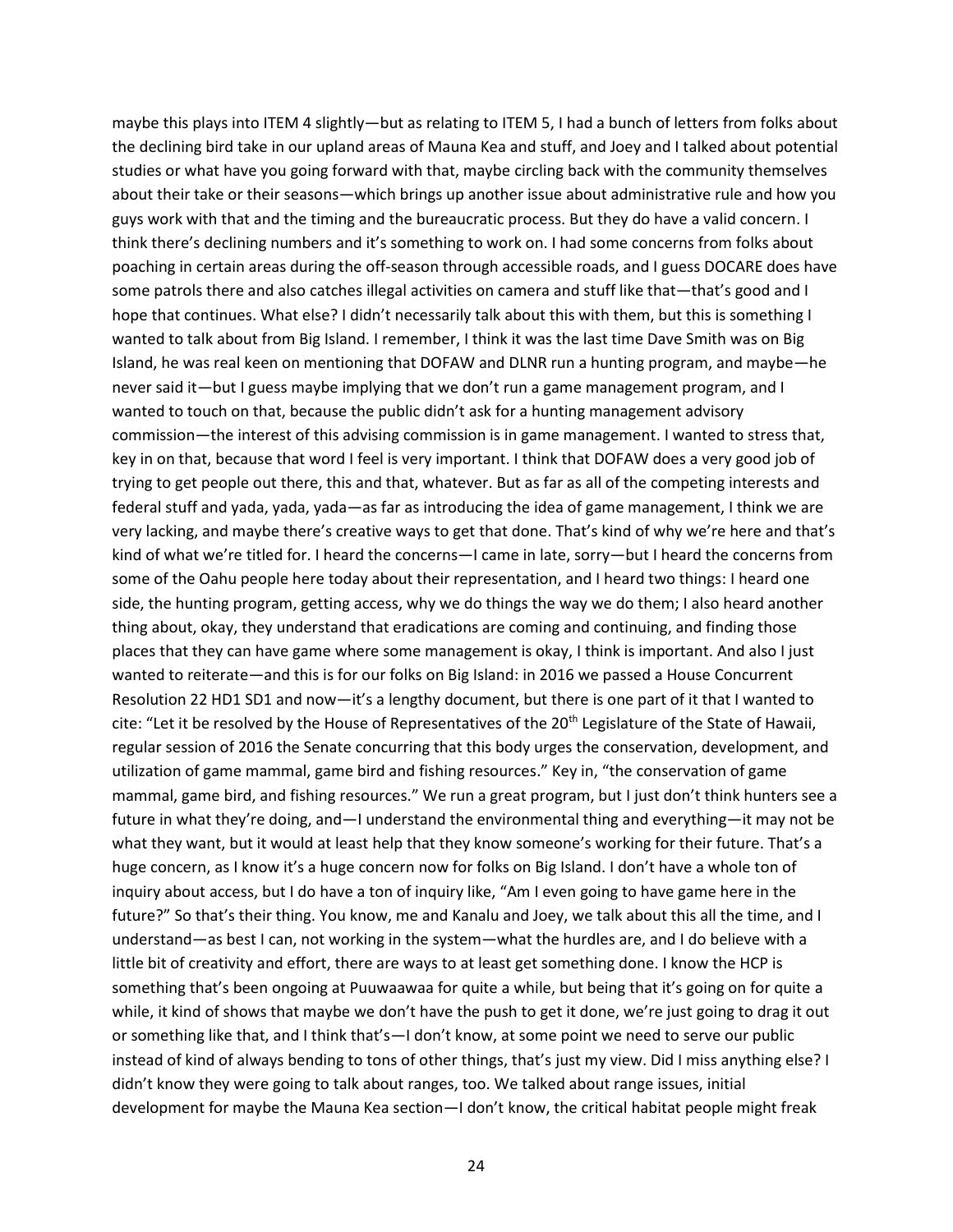out, the usual. What else? I just talked to Andrew—maybe an archery range on the west side of Kona, too, I understand it might be kind of easy to get done—just thought of it now, sorry. But that's summaries of the meetings I had with DOFAW staff, so yeah.

**James Cogswell (proxy):** Is there any public comment?

**Comm. Jury:** So, you're saying that the hunters up there are kind of noticing a decline in the population? **Comm. Kohatsu:** They're noticing a decline in the game bird population, especially on the upland portions, like Mauna Kea, maybe Pohakuloa, even including the private areas, like Parker Ranch. I don't necessarily know what it is, but we did talk about maybe having such studies, maybe having local kids from UH or something get involved—I didn't mean kids—college students, sorry.

**Comm. Jury:** Are there monitoring protocols being put in place?

**Comm. Kohatsu:** Right now, I know they have game bird counts—harvest, sorry—that's been going down, but I can't speak to it.

**Kanalu Sproat (DOFAW):** I'm Kanalu Sproat, Wildlife Manager for West Hawaii. On Mauna Kea, we do annual game bird surveys—we just do transects from the roads, though, so this is just an index. I obviously don't have the information right now, but we've done it for the last six or seven years. **Comm. Jury:** You thought about analyzing the data to see if there's a trend or something?

**Shaya Honarvar (DOFAW):** I've also looked at the game bird harvest data from 1980's until last year. This is just the number of game birds that each hunter has been hunting, and the number of game birds per hunter trip, but there is some variation going on, so there's some ups and downs. But in general, when you look at 30+ years of data, the number of harvests is not changing that much, so the hunters are harvesting similar numbers right now that they were harvesting in 1980. Again, this is just harvest numbers, and it's not surveys, but I believe that doing game bird surveys would be crucial.

**Comm. Kohatsu:** Yeah, surveys and some people like to jump to take, too, as another thing. So, I don't know what mechanism—if indeed that's something you want to experiment with or something you want to try, the hunters want to try limiting themselves maybe a little differently as well, and just seeing the impact of that. I don't know, but it's early, just talking about it.

**Comm. Jury:** Thank you.

**James Cogswell (proxy):** Any other comments from the commission? Questions? If not, we're going to open it up to the public. Are there any comments?

**Unknown (public):** It's on the Big Island right now, what you guys talking about, yeah?

**James Cogswell (proxy):** Just the Big Island report. If not, we can move onto… Lanai.

**Comm. Ruidas:** Just wanted to see if you knew. [laughter] Okay, so I talked to Shane De Mattos, he's our guy from our county, and I think his name was Jefferey… the Maui commissioner, he was also there. So, in our meeting, the top three things we talked about was the lease. So, the lease has been signed, so we got another three years, but within three years, a wildlife and habitat management plan has to be made, and if it isn't made, there's no more lease, there's no more hunting on Lanai, so it has to be done. **James Cogswell (proxy):** On the GM?

**Comm. Ruidas:** On the GM, yeah. And so what David suggested last time is that we hire, you guys ought to hire a consultant, so we should maybe push to formulate a letter to have monies from the Legislature to have them look at it, and maybe we should do it for every island, for both Kauai and over here and on Big Island and Lanai and Molokai and Maui. So that was the first thing we talked about. The second one was the archery season. The archery season starts on a Saturday and it ends on the following Saturday,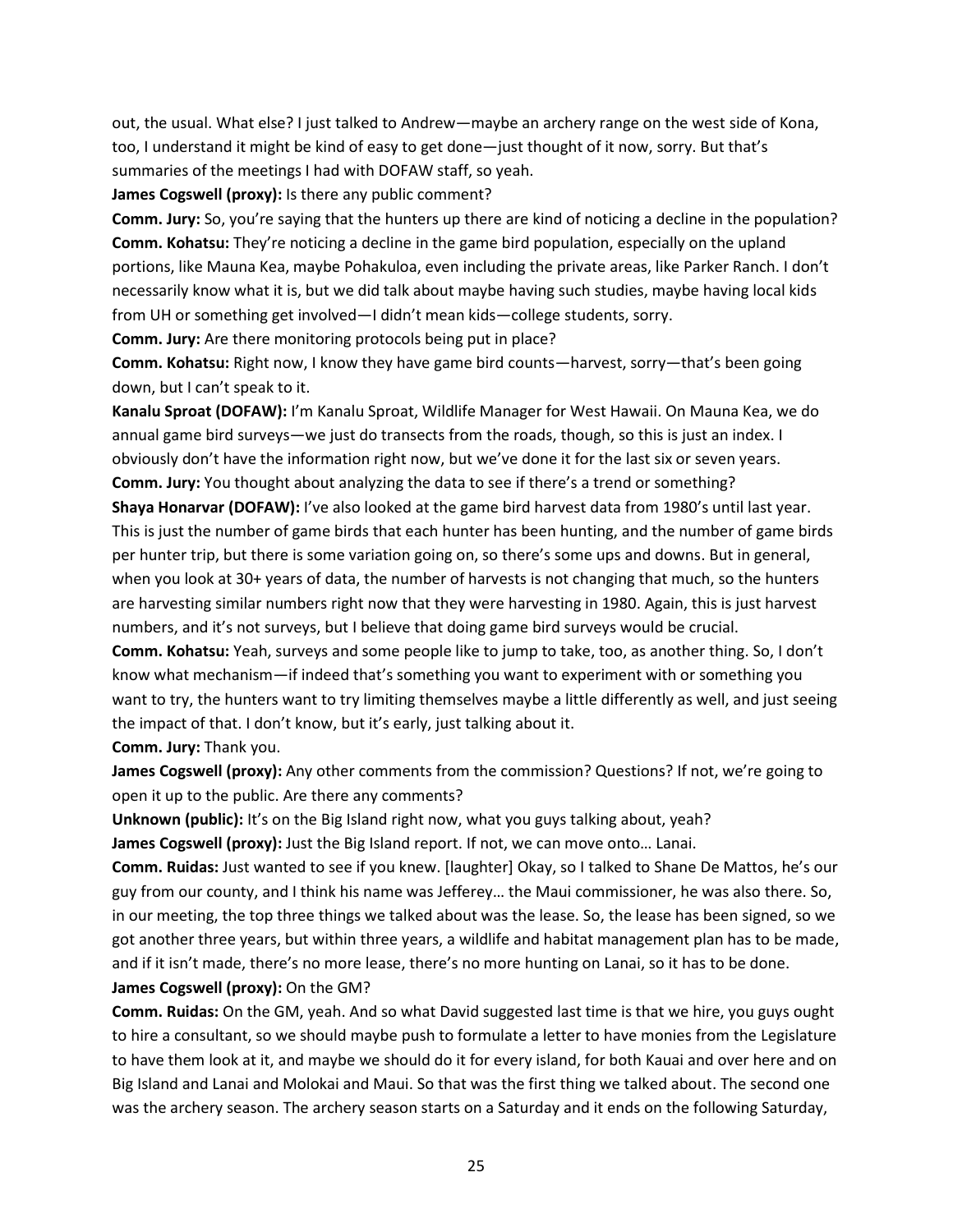so it doesn't make sense for guys to come on Friday to hunt just one day, so we're trying to extend—and it probably won't happen until the Mouflon season—to extend archery season by one more day, so archery hunters would have two weekends to hunt, so everybody's not packed on the first week like it is now. And, third one was talking about the Mouflon counts. We're looking at the quality of the herd and we just have to start the discussion about it, because everyone's saying that we don't have enough big rams. But when we stop everyone from shooting the rams, as soon as we open it, everybody shoots all kinds of rams. So the discussion is going to be, how do we enhance the herd's quality? So that's what we have to work on. But as far as the Axis Deer hunt for the season, there were 2,800 and so many applicants. I think this is the most we've ever had, so right now it's kind of tight. A lot of people got their cards yesterday and it's hard to find housing. And that's the end of my report.

**James Cogswell (proxy):** All right. Thanks. Any comments or questions?

**Sheri Mann (DOFAW):** If there is no management plan, and therefore the GMA, their Forest Reserves, there's no hunting, does that mean the GMA would go away?

**Comm. Ruidas:** The lease is provided by the landowner, Pulama Lanai, and it would go back to Pulama. **Sheri Mann (DOFAW):** So there would be no more GMA?

**Comm. Ruidas:** No more GMA. So, this has to be done, or else say aloha to hunting.

**Sheri Mann (DOFAW):** Is there a standard at which they want this plan to be done at, or any parameters about it?

**Comm. Ruidas:** Yes, they do have a standard, but it's more of a collaboration between DOFAW and Pulama to formulate a plan that would satisfy their wants, yeah.

**Michael W.K. Eli (public):** You know what could help your guys' funding out?

**James Cogswell (proxy):** You want to sit up here? You have to…

**Michael W.K. Eli (public):** Michael Eli again. You know what can help these guys' funding now: you guys should make hiking permits for the hikers, and their funding can fund—this island is so jam-packed—this is where the money's at. So to fund these guys' programs that they need, you guys try to go get it from the hikers. If they erode the mountains, go make a hiking permit for these guys—any of them, everybody. And they can fund these guys' programs, because we know we see this happen.

**Comm. Kohatsu:** So right now, you guys, no more hiking permits?

**Michael W.K. Eli (public):** No hiking permits over here. Maybe at Kuaokala. But I'm saying at Waianae Kai, wherever people hike—Lanikai! Maybe put one guy sitting over there. You know how much money you'd make over there at Lanikai? You'd make a lot, brah. I'm just saying, they're causing erosion. So, to help the other islands, that's what you guys can do. That's just one suggestion, if they cannot get funding for hunting on Lanai. Lanai is a great place to hunt, it's great—turkey, birds, you can get plenty of things up there. Mouflon, like you said. Deer. Just no more pigs, but no matter. But that's just one suggestion—and take them up, because everybody likes to go hiking up these mountains, and they like the picture, that's what they like. You should just charge them—that's funding for the other islands, too. Everybody should get a hiking license, yeah?

**Comm. Ruidas:** Jim, would that be a feasible thing, is a hiking permit?

**James Cogswell (proxy):** Uh, feasible, probably. It'd either go through Legislature or it'd probably have to go through—

**Comm. Ruidas:** Who pays for lost hunters and hikers in an evacuation emergency? For the hikers? Who pays for the evacuation?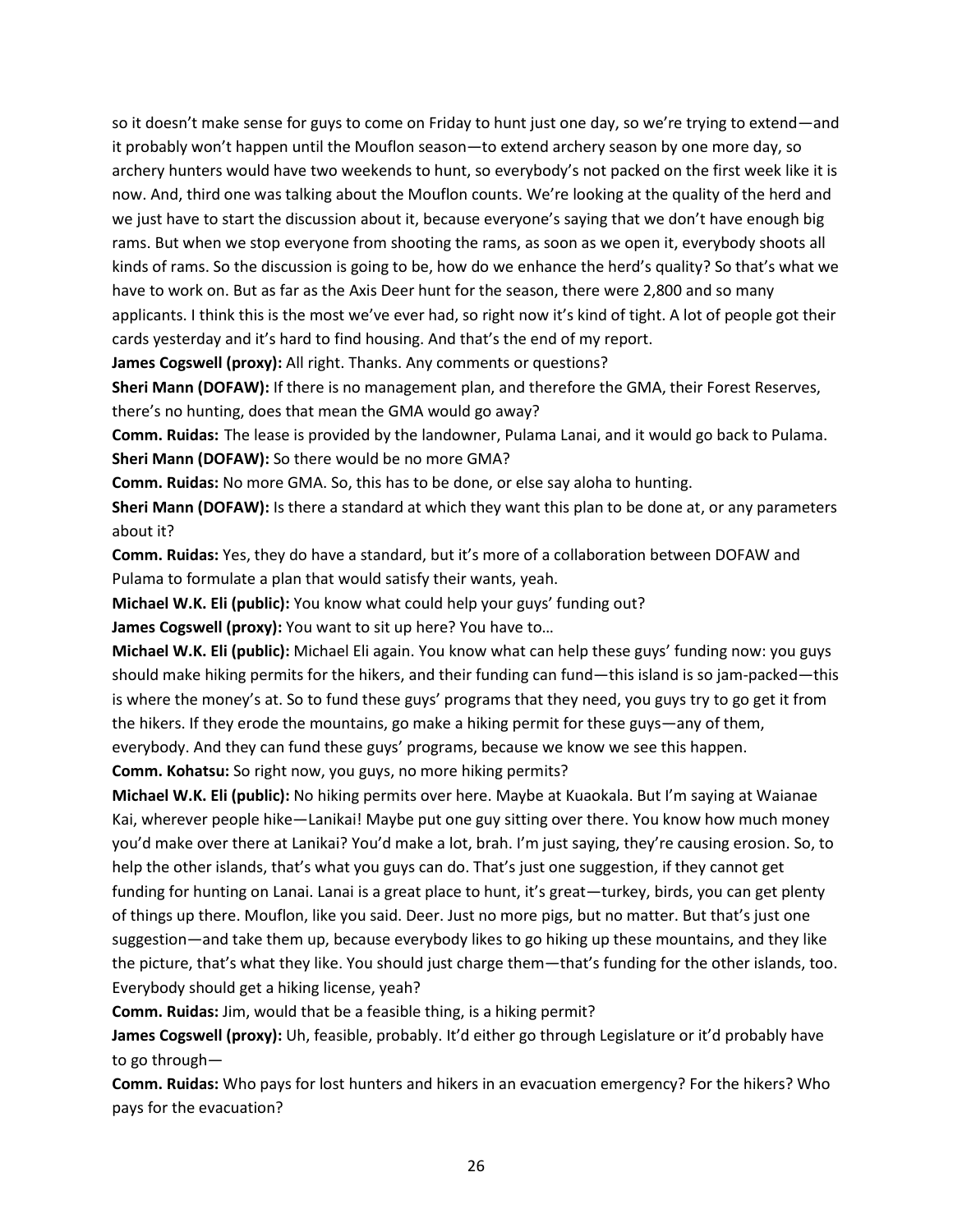**James Cogswell (proxy):** The State does.

**Comm. Ruidas:** The State does. Is it you guys?

**Dietra Myers-Tremblay (DOFAW):** It's usually City & County doing search and rescue. It depends. **Comm. Timko:** Yeah, on the island, and where.

**Abram Correia (public):** And close them out on the days that we do have access. On Wednesdays and Sundays, no hikers belong inside. We come across them all the time.

**Unknown (public):** One day for the hunters, one day for the hikers.

**Michael W.K. Eli (public):** We only get two days, and they get the rest of the week.

**James Cogswell (proxy):** Right now, I don't think we have the authorization to charge for hiking. But you go and could get that through the Legislature.

**Michael W.K. Eli (public):** They're destroying our mountain, guys. It's just one suggestion, so you guys can fund some of it, because I don't want to see the game go out from Lanai or any of the islands, because everybody pays for the hunting license, right? So that's for nothing we're paying for a hunting license if we cannot go over there and fly over there and hunt—anywhere!

**Unknown (public)**: They should be licensed, they should have an education class.

**Abram Correia (public):** Because sometimes I come across hikers, and then we tell them we're in there already before them, and then I respect them in a nice way and I approach them. We're like, "Hey, you guys mind just turning around because we're here already," and I got like, "Wow, hey, what are you going to do?" You know, the way they talk to us, "What are you going to do to us?" No, we have the right to come inside here, and they're not even from here. Bottom line, you know? And then we have our dogs there running, and sometimes when the dogs are running free and everything while we're gathering, the dogs are following them out, and now we got hikers taking dogs home and sometimes they don't want to return them. They said, "No, I like this dog, can I keep the dog?" But I was like, "No, that's my child you're talking about! How's about I keep your child, then?" And that's the same thing, you know? We want our kids back, they're kidnapping our kids, right? With that being said, that's why on days that we do have access—and which, being local here—we should have more access than them. They should have maybe Wednesdays and Sundays while we have the rest of the week. You know what I mean? And then like we said, it's all about access. We're very limited, yet hikers have more access than us, but they're not from here. A lot of them are not local.

**Unknown (public):** And they don't obey rules.

**Abram Correia (public):** And we get blamed for all the opala on the mountain, when in reality, it's not us—it's them. They're not picking up, they don't care about anything, they're just throwing the opala all over, and then who picks it up? Us. We pick up their rubbish, and see how they're treating us over here? That's not fair to us, so give them limited access to the mountain and give us our rights to gather.

**Comm. Ruidas:** Is that something we can talk about later for table?

**James Cogswell (proxy):** Yeah, we could get it put on the agenda.

**Abram Correia (public):** That's a great idea, might put a stop to it all. Especially when we're talking about giving us more access—limit the hikers.

**Unknown (public):** Or educate them, because we seem to be rescuing more hikers than hunters, auwe! It's for real.

**Mike Millay (DOFAW):** Mike Millay, Na Ala Hele. Just on that note, with the Legislature, we're actually putting something forward right now: it's a bunch of information for the public to try to educate them,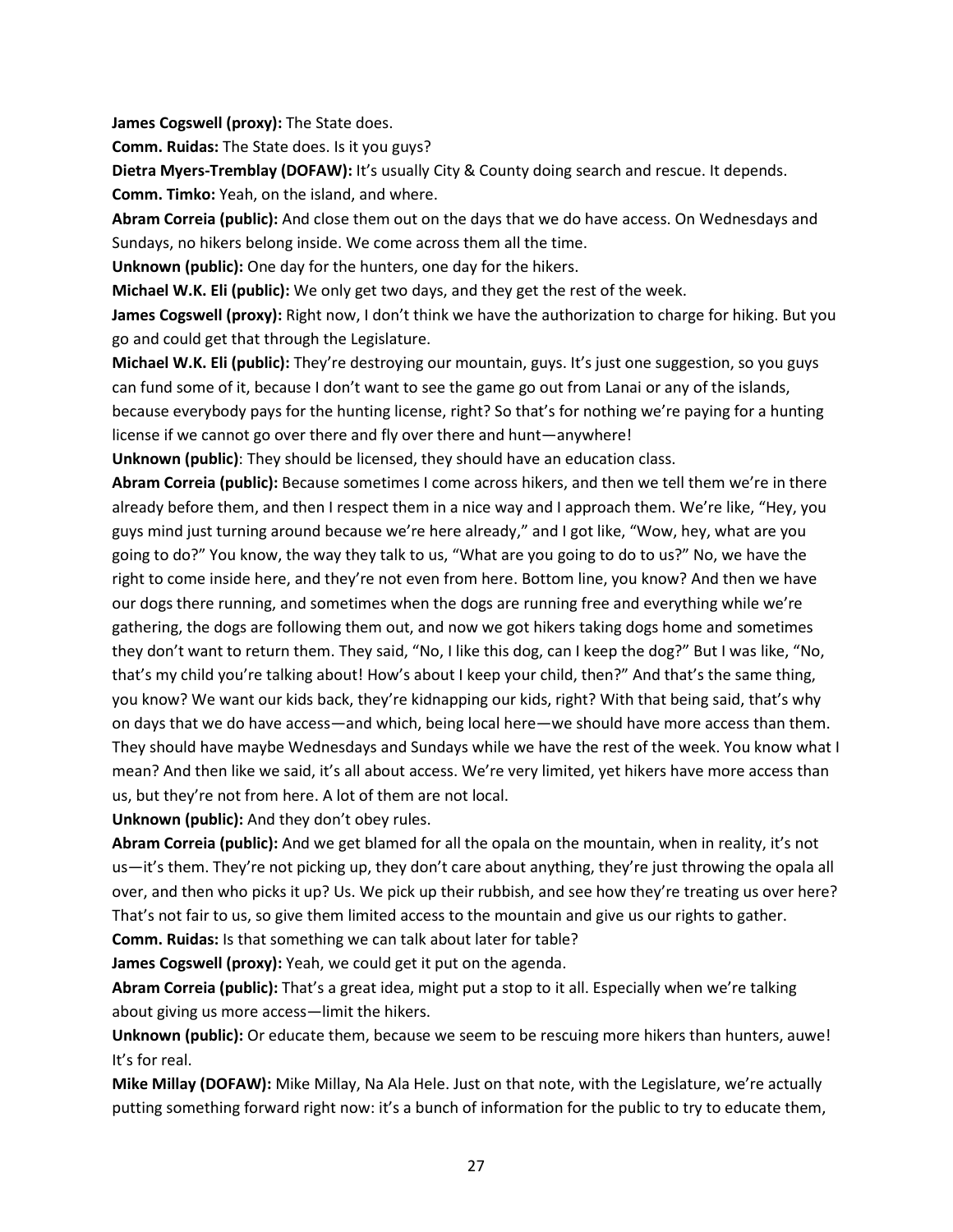to try to get that decline of rescues and what not down, to try to get them to understand that there's multiple resources going on here.

**Unknown (public):** They're in danger.

**Mike Millay (DOFAW):** I mean, there is intention on our part to seek money to just inform these folks, because how many are out of town, right? They don't have a clue what you guys are doing, why your dogs are off the leash, and so we are putting forth just some effort even right now to get some paths to educate them, so I just want to bring that to the table. Thank you.

**Michael W.K. Eli (public):** You know when they come on the plane, you guys should have a video made for these guys, and show them, that this is what you guys are doing here. Take out the rubbish, don't leave the rubbish—you show the people on the plane before you even come—and then tell them all to watch out for the waves. Don't ever turn your back on a wave—it's the same thing, like in the mountain. You've got to walk slow—don't walk fast—make sure you don't get hurt, and always sign the sign-in box because that can save your life. Because if you broke your leg—broke anything—they know you're in the mountain. I sign the box, I do. I sign in and sign out. When I come to the box in Waianae Kai, I sign out. That's why we need more boxes around in Waianae, because if somebody gets hurt on top of the mountain hunting for goats, you've got the sign-in box. But you've got to put one in Makaha, get one at that Lady of Keaau, get one inside there. You've got to get more boxes around, so people know and they can sign their name, because that's what people should be doing. That's what I teach the hikers when they go up there. I say, "Brah, you guys get all these hikers, you only need one signature, and how many are with your party, and you sign in." Some guys, they don't. They get in their hiking club—I see them in Waianae, it's about 20 or 25 people—there's plenty of people with the hiking club, 25 people in the mountain—I never leave the truck there, I'm just talking to them: "Oh no, we're the hiking club, whatever there, go." "But hey, I can go on that side, you can go on that side, where are you guys going? You go that way, I can go that way." The hikers are the ones opening up the trails. They're hiking, they're hacking away, but they don't know what they're destroying. I see the ribbons on the tree and I look at them, I read them, and then I teach the kid, "Look, we can read them, we can look how to spell them out," then he's learning, too—me and him learning at the same time! My friend's son the other day in Makaha said, "Oh look! Oh wow, what is that ribbon? Read them!" "That's a native tree," I told him. "Everything's ribboned to teach us what the trees are. That's good that they're putting ribbons on our trees, so we can all learn. We don't only want to focus on the pig—we're looking at our surroundings, because when we get older, the tree's going to be bigger, right?"

**James Cogswell (proxy):** Thanks. Good. Any other public comments on Lanai stuff?

**Comm. Kohatsu:** I have a comment on Lanai. Is the management plan purely between the State and Pulama, or is that something that you will have federal influence in?

**Comm. Ruidas:** Just between those two, the landowner and the leasee.

**Comm. Kohatsu:** Because it would be nice to actually see a game management plan of some sort in the state. I don't believe we have one as it is right now, due to the interjection of federal policies.

**Shaya Honarvar (DOFAW):** I just want to clarify: it's not called a game management plan, it's just the management plan. It needs to be still clarified between Pulama Lanai and the State.

**Comm. Kohatsu:** As purely State and Pulama, right?

**Comm. Ruidas:** Yeah.

**Comm. Kohatsu:** Maybe one day we can have purely state somewhere else on state land, yeah.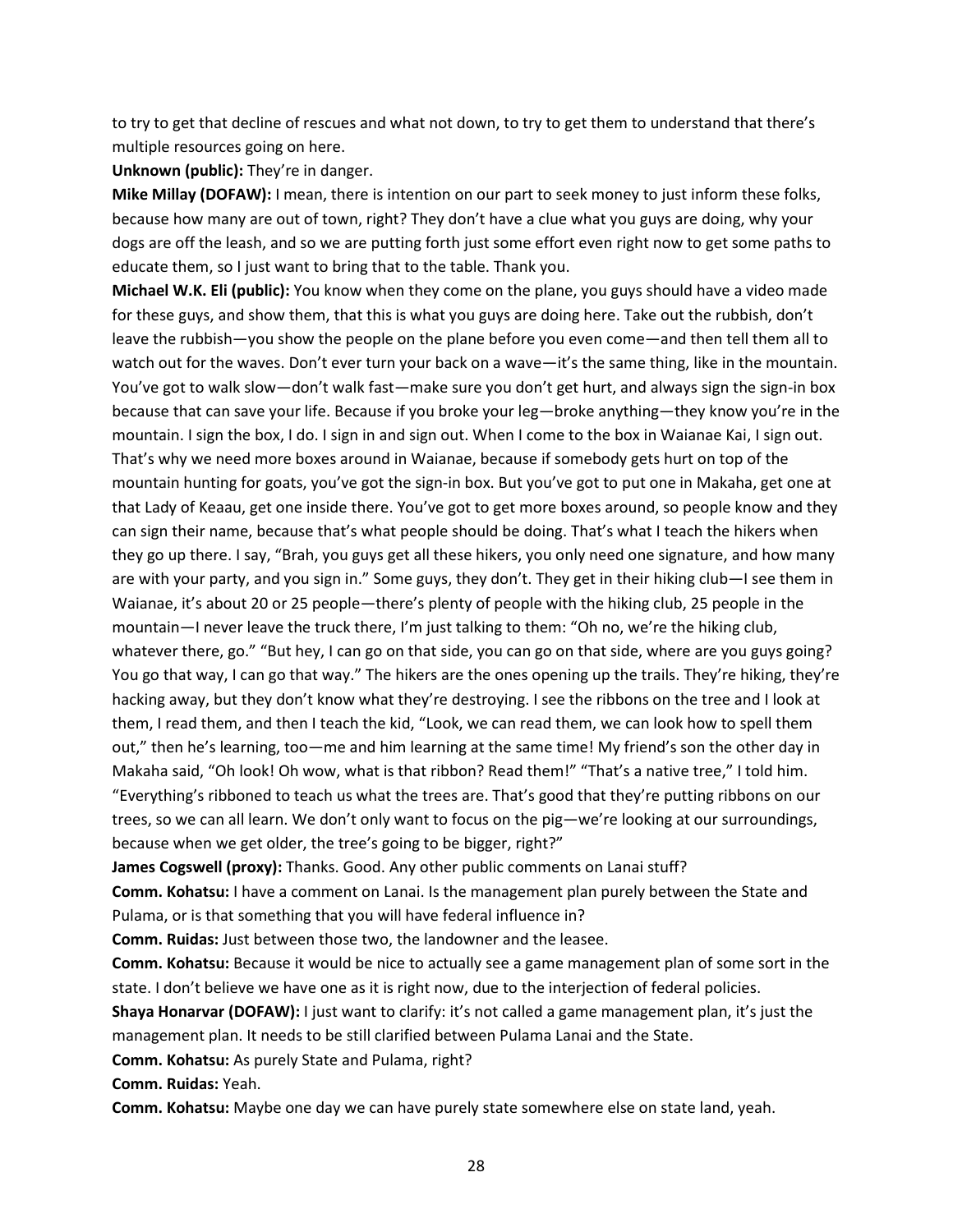**James Cogswell (proxy):** That's possible. All right. So that's it. I think we can close that.

# **ITEM 3. Form a permitted Interaction Group to start working on Land Access and Acquisition priorities. During this meeting, the members will be chosen (less than quorum) and the scope of the investigation will be defined.**

**James Cogswell (proxy):** So, first question would be: is this kind of action group needed?

**Comm. Ruidas:** What are you referring to, from our last time?

**James Cogswell (proxy):** ITEM 3.

**Comm. Ruidas:** Was that from the last meeting?

**James Cogswell (proxy):** I think it was briefly discussed in the last meeting, so this meeting was— **Comm. Ruidas:** So that's the one discussing the Waianae eradication program?

**James Cogswell (proxy):** No, no, no. This one is just to look at land acquisition priorities on each island. **Comm. Ruidas:** Oh, okay.

**James Cogswell (proxy):** Or statewide. We were suggesting last meeting that it would be a good idea if we prioritize some acquisitions that we could, as a commission, put some influence on the Board to get some movement on.

**Comm. Jury:** I think this is good, but I think it's hard, without the updates that we're doing. I think that might kind of get the ball rolling, but I think just having support from the branch side—when you talk about access and acquisition, there's a lot of factors that come into play: lands, monies, what's been acquired, or is in the process now. So, I think something like that per district would help us to not waste some of our time going after places where maybe you guys have already troubleshot. I mean, I can learn from what you guys have been doing in the past X amount of years. That's my suggestion. For me on Oahu, before I can really go and look at access and acquisition, I would like to know what's been acquired so far, what are the do's and don't's—that's my take on that. But I do think that if you're going to select a bunch of people to do this, it should be per island.

**James Cogswell (proxy):** I think the idea is, that group would go to each island and work with that commissioner on that island, go visit DOFAW and see what their priorities are, go look around… **Comm. Kohatsu:** I think this means, as far as running a commission, that you can have a permitted Interaction Group where you guys don't have to have the public notice thing, right?

**James Cogswell (proxy):** Right. So then more than one commissioner per island would be able to go and talk about what these priorities would be.

**Comm. Jury:** Oh, okay. Thank you for clarifying.

**Comm. Kohatsu:** Yes, this would be high level right now.

**James Cogswell (proxy):** It would allow two or three to stay within Sunshine regulations and then report back to this commission on what their findings were, like on Big Island with DOFAW. "We just selected this as a priority, that's a priority," that kind of thing. We can do it individually—that's another option but if we put together an action group, the theory is that we'll have more of a chance of…

**Comm. Kohatsu:** I'll just speak for myself, I guess. As far as acquisition and access, Milo and I don't get a ton of requests. Of course, we did lose some areas that were in lease and things, and I talked to Joey and Kanalu quite a lot and already identified what the hurdle is for those, and it's something that neither of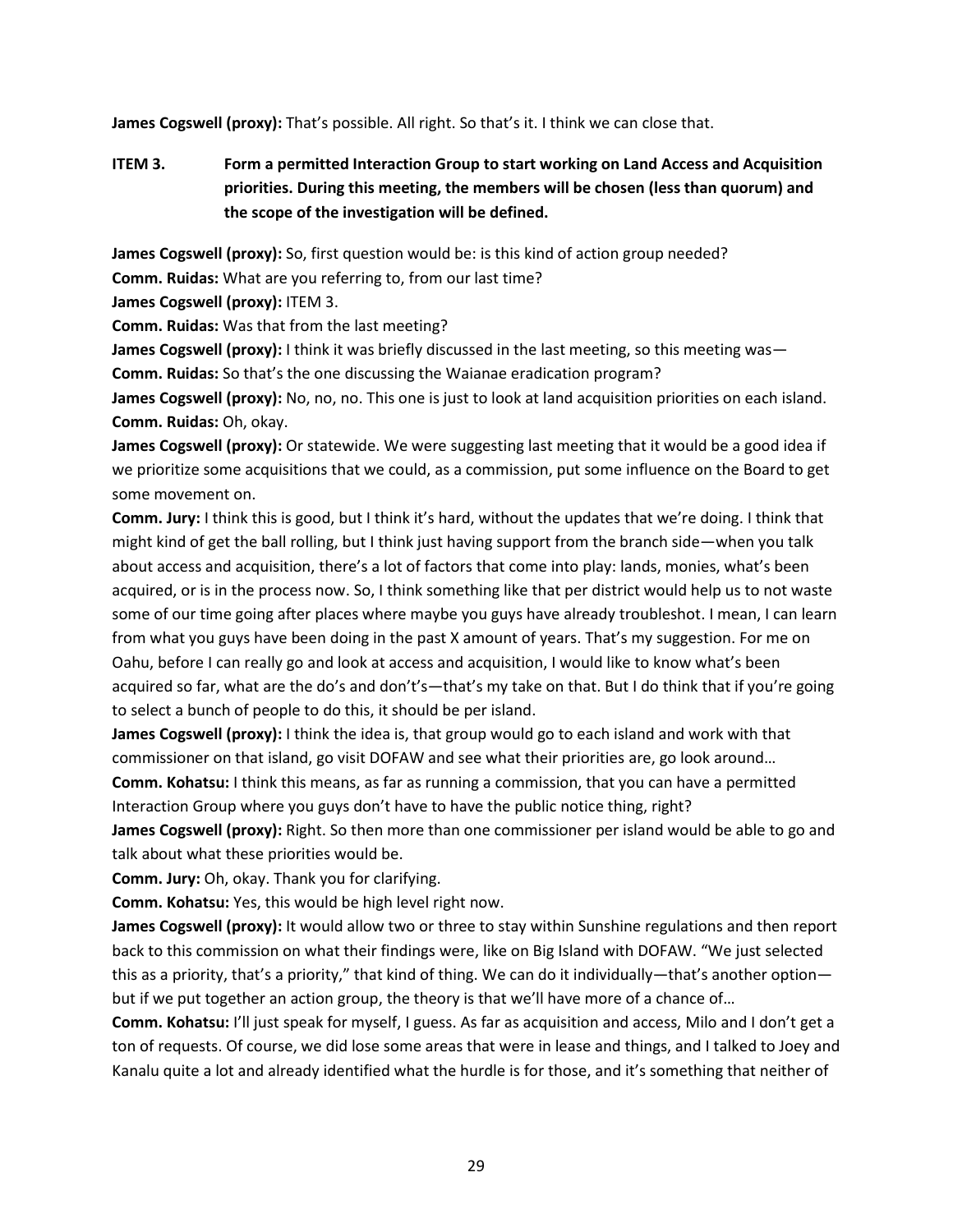us are going to change anytime soon. I don't know if I'd be totally useful in this permitted Interaction Group. I just don't have a whole ton of area that they're seeking, because it's Big Island.

**James Cogswell (proxy):** Maybe you could help one of the other islands with their priorities.

**Comm. Kohatsu:** I can help, it's just that we have tons of land—we have too much of it, that's the problem. I don't want to speak for Oahu, but I heard the Oahu people talk a lot about it, so maybe that's something that Oahu heads up. I think the priority may be higher there.

**James Cogswell (proxy):** That's kind of what this little group would be establishing: "Okay, which of the ones are priority that we on the state level want to do?" On the islands, they've got their districts, they'll continue their prioritization and their own acquisitions, but we can help them push forward a couple of key ones that we see as priority along with them. So, first question is: is this something that we want to pursue? Then we can get some responses on that.

**Comm. Kohatsu:** If we don't sign up everybody in this one instance, can they not be added? Would they not be permitted later?

**Comm. Jury:** Yeah, I'm thinking about the rest of the commissioners who aren't present.

**James Cogswell (proxy):** Yeah, we'd have to sign them up, probably. I mean, the best is to form the group now, or we can also defer this discussion.

**Comm. Kohatsu:** So, this would require a vote? Am I incorrect?

**James Cogswell (proxy):** It does require a vote, yeah.

**Comm. Kohatsu:** Which would mean that to do it again, to add someone else, I would have to have another opening.

**Shaya Honarvar (DOFAW):** Just to clarify. So, there are five people here now, right? It has to be less than quorum—quorum means five—so it can be four people, three people, two people—but I wouldn't recommend two people, because two people aren't allowed to talk to each other anyway, right? So, you can choose those four people now, but you cannot, for example, choose that Lori or Jon are going to be on it, because they are not here to say, "I want to be on it," right? So, if you are going to continue with this, it has to be from the people here, right now. If you would like to wait for Jon and Lori and Robert to be on board, then it needs to be deferred to the next meeting. However, someone has to say, "Okay, I would like to defer this, and someone needs to second it," and then you'll have to say, "I do." **Comm. Kohatsu:** Okay, because I think Robert would do it in Kauai, and Oahu—we got Oahu—but I really think Robert would want to totally be on that. So, we can defer.

**Comm. Jury:** Yeah, I make a motion to defer this to the next agenda item—to the next meeting, sorry. **James Cogswell (proxy):** Okay. Second?

**Comm. Timko:** I'll second.

**James Cogswell (proxy):** So, all right. We'll defer ITEM 3 until next meeting.

**James Cogswell (proxy):** Maybe we'll get comments from the audience before we make a final decision. **Sheri Mann (DOFAW):** Okay, thanks. I'm Sheri Mann. I'm the Branch Manager for Kauai Island, for DOFAW. We would welcome this advice from this group. DOFAW has about 40,000 acres of land-locked land on the east side that we would really like to open up. It's already accessible to hunting—hunting is allowed on those lands—but you can't effectively get to it, and so we would love to look at different acquisitions. When we say acquisitions, I think what we're also saying is not just purchasing the land, but also rights of easements, rights of access, MOU's, any kind of mechanism that would allow somebody to get onto the land, I think is encompassed in that acquisition thing that we're talking about. The other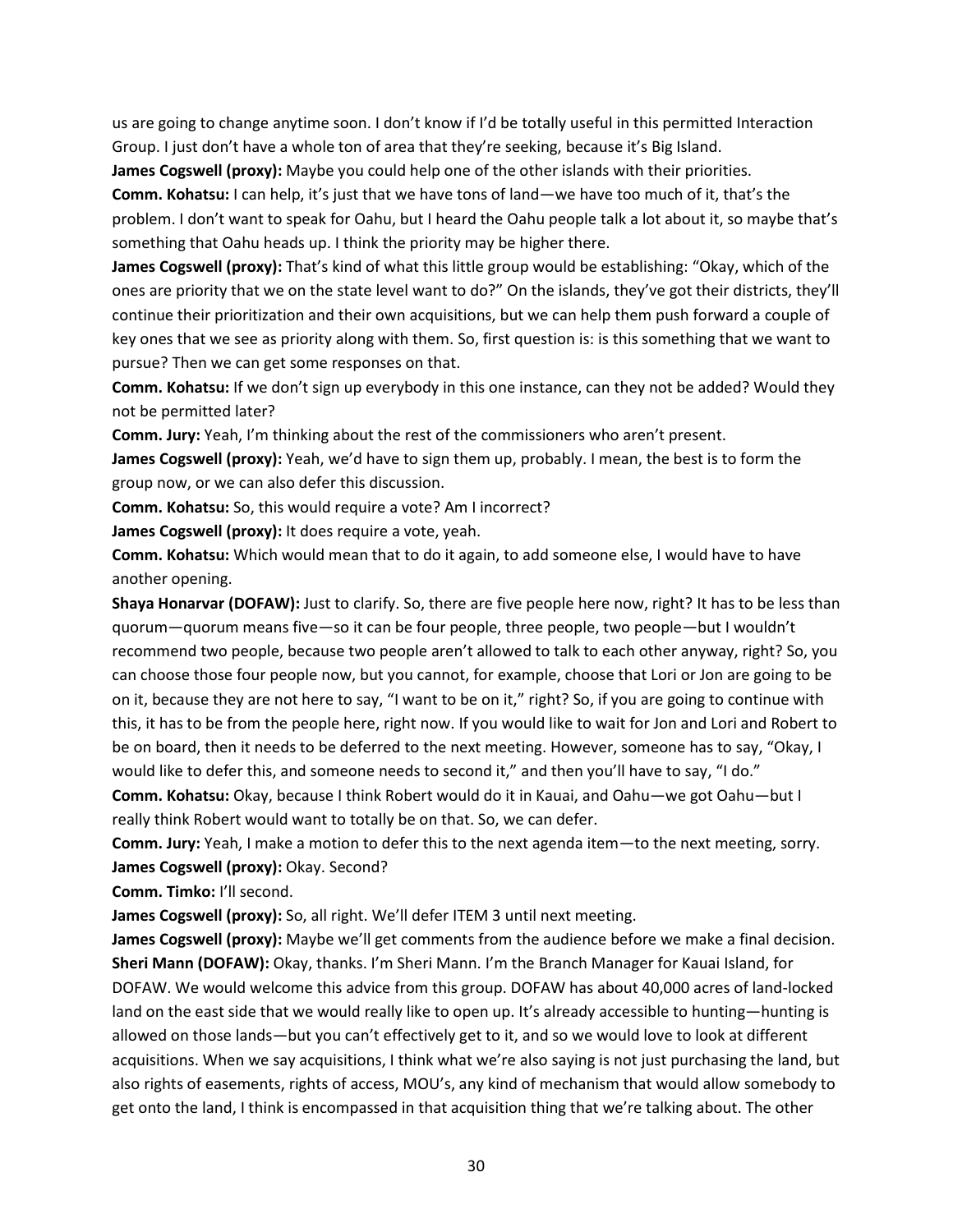thing that we would like to do is to get more hunting on private lands, but obviously that's a whole other issue. But that is also access to hunting and should be part of the access discussion. Thanks.

**James Cogswell:** All right. So with that, I think we had a motion—and a second—to defer this to the next meeting, but I think it's been established that this is something that we would like to pursue and discuss.

Commission Jury motions to defer. Commissioner Timko seconds. All Commissioners in favor. No nays.

**ITEM 4. Form a permitted Interaction Group to start working on creation of a comprehensive list of hunting and wildlife related issues per district. During this meeting, the members will be chosen (less than quorum) and the scope of the investigation will be defined.**

**James Cogswell (proxy):** So, first question there is, is this group something that we're interested in doing and would it be useful?

**Comm. Kohatsu:** Totally useful.

**James Cogswell (proxy):** From the other past meetings—if I understand correctly—the major purpose is to give this commission a little bit more focus on what our priorities will be statewide, so that it pulls us a little bit further from the district activities—and analyzing and giving input onto each particular district's actions currently. It pulls us back a little bit to find those priority issues that this commission is more uniquely qualified to handle. As opposed to district issues, right?

**Comm. Jury:** I'm sorry. But it does say here, "issues per district."

**James Cogswell (proxy):** Per district, right. So, this might be the first step to doing that, because each district has their priorities, and from those priorities, we figure out which of those priority issues within the district can this commission influence at a higher level. Because a lot of those issues might be just local issues that need to be dealt with locally.

**Comm. Jury:** Like land management.

**James Cogswell (proxy):** Yeah. That's my interpretation of this item. So, the question again: do you think this kind of interaction group is important to identify those district priorities, or is that something each district person can do for themselves and then bring that forward and say, "I want commission advice on, or assistance with, X and Y priority within my district?" Those are kind of the two options that I see that we have, so…

**Comm. Kohatsu:** I just know, I believe that probably Chair Sabati—

**Comm. Ruidas:** Lori…

**Comm. Kohatsu:** —and probably Robert would want to also be on this, so I wouldn't want to vote. **James Cogswell (proxy):** Yeah. Okay. But the five of us think that this is an important enough item that we can maybe not act on it now, but perhaps defer it until next time, but still view it as an action item for the next meeting.

**Comm. Kohatsu:** Motion to defer and put on next meeting.

**James Cogswell (proxy):** Maybe we can open it up to a couple of public comments?

**Shaya Honarvar (DOFAW):** I think that the comment you made about it being district level and statewide was a good one. So, maybe for next meeting you want to say statewide, so that you have your list per district, and then that group gets together and does this statewide, so that the commission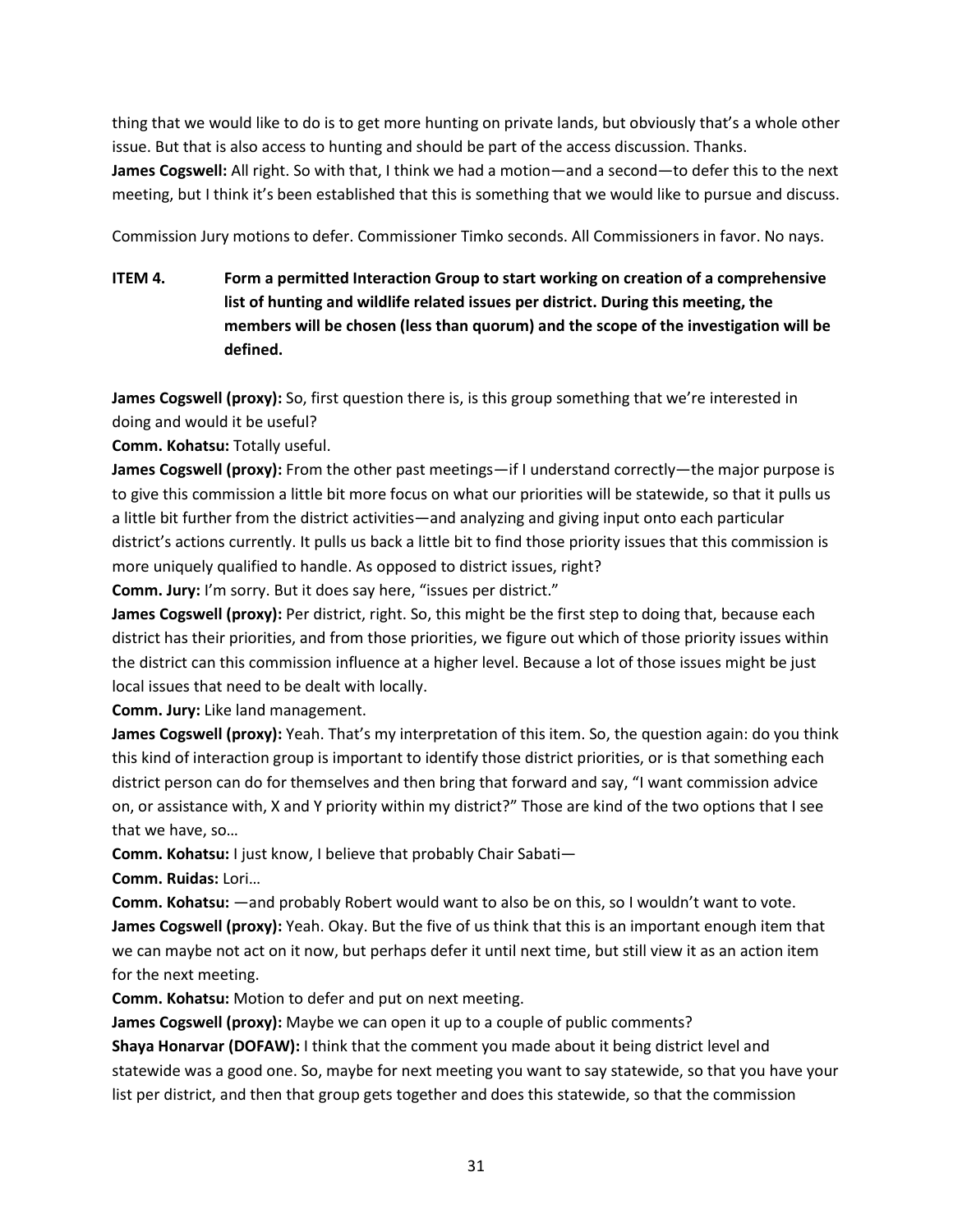moves forward with a statewide plan—just a suggestion. It's just that you guys talked about it and you said, "Oh, that's a good idea."

**Comm. Jury:** Thank you. The way I was looking at it was: maybe we each bring three specific items per island and then it's up to the smaller group to decide, "Hey out of these nine items, out of these 25 items, what are the five that we want to attack?"

**James Cogswell (proxy):** Right. Then they can go around and look at each item, and then come back and say, "These are the items we can most influence on our level."

**Comm. Jury:** Right. And it'll be our kuleana to go to our own district and try and work out all the kinks, so that way we can pick those two or three items—maybe we can email the commissioners and we can come in with those three items—and then at that point, we can move forward. It'd be good to work with our managers, so we can look at what's good for acquisitions. Let's pull all the low-hanging fruit, so we can kind of speedline through this process.

**James Cogswell (proxy):** Any other comments from the public? If not, maybe we'll just work on rewriting that.

**Katie Ersbak (DOFAW):** I just wanted to say, regarding the last two items: I think it's super valuable for us as staff to hear the thoughts of this commission. You guys have a lot of knowledge and insight. So, not only for acquisitions, but for management priorities, these permitted Interaction Groups could really be helpful for us at the branches—as well as here at admin—to understand what your priorities are, as well as us explaining what the priorities are for the Division and the Department. So, I think they offer an opportunity to just collaborate a bit more. Thank you.

**Comm. Jury:** Can you, for everybody, just state your position?

**Katie Ersbak (DOFAW):** Sure. I'm the Watershed Partnerships Coordinator for the Division, so I work with mostly watershed partnerships across the state.

**Comm. Jury:** Thank you.

[Comm. Kohatsu motions to defer to next meeting and amend ITEM 4 to focus more on state-level issues. Comm. Ruidas seconds. All aye, no nays.]

## **ITEM 6. Set future meeting schedule and potential Agenda items.**

**James Cogswell (proxy):** We've already set two agenda items. Is there anything on top of your heads for agenda items first that you think we need to—

**Comm. Jury:** I think we requested that third act, Shaya, regarding the goats…

**Shaya Honarvar (DOFAW):** Yes. Yeah, we got that one.

**Comm. Jury:** And then—

**Comm. Ruidas:** The hiking one.

**Comm. Jury:** Yes. Trying to see what we can do to help. I think it would raise funds, to help pay for stuff like that—

**James Cogswell (proxy):** And also help to control and educate hikers.

**Comm. Jury:** Yep, to control and educate hikers. That should be on the agenda, there's something in that.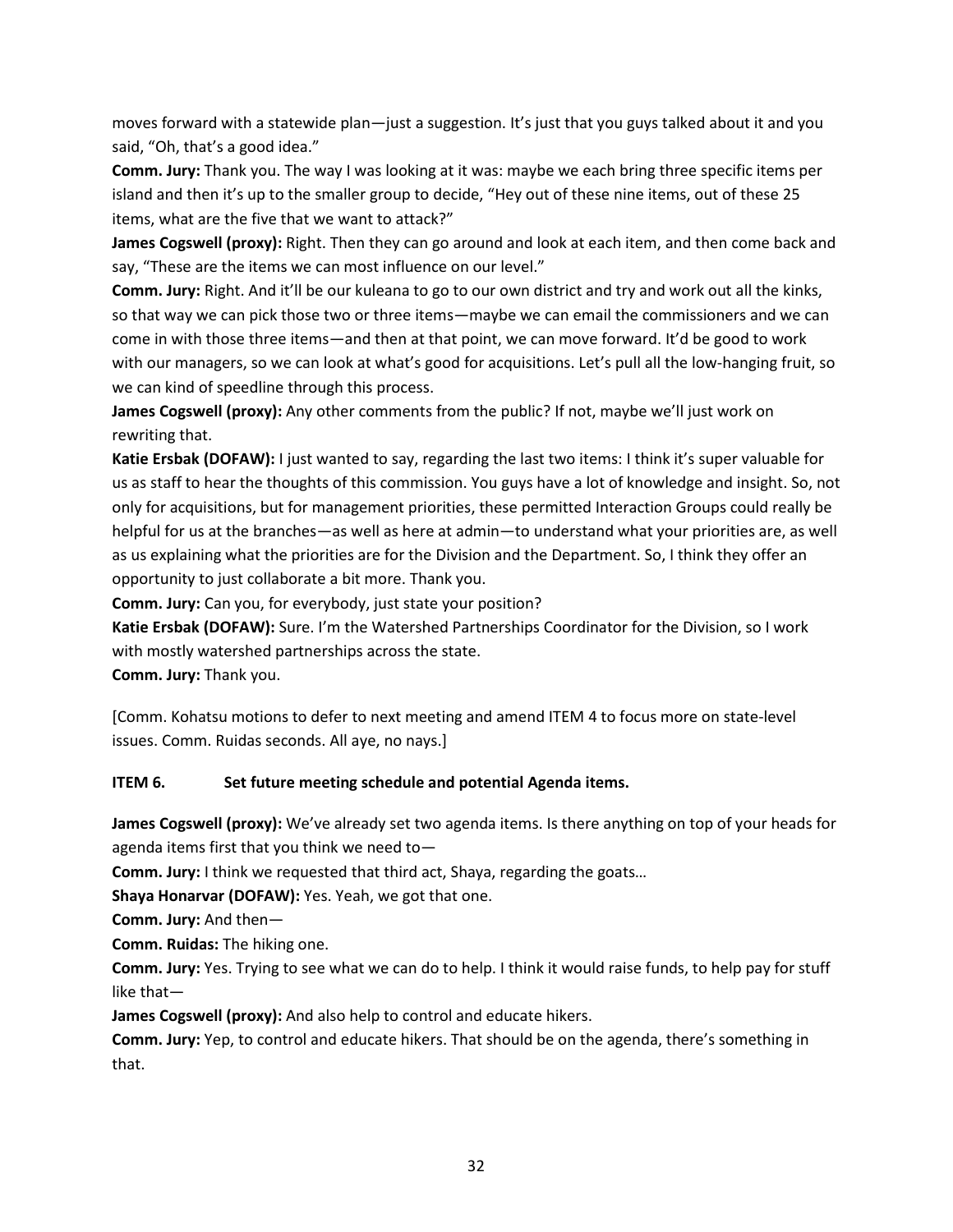**Comm. Timko:** There's a couple of commissioners whose terms are expiring in June, so we need to put that on the agenda, to see if they want to continue or if they need to be replaced. And the other issue I would like to see addressed is continued funding for this commission to meet, since our funding ends June 30<sup>th</sup> also.

**Sheri Mann:** Is there going to be a report this commission puts together to give to the legislature? **James Cogswell (proxy):** Yeah, it's in the act. It's an annual report—we just submitted the first one, yeah? So, it should be online. Any other potential items that we've discussed that you guys might have? **Comm. Kohatsu:** I've got something, but I probably have to think about it before I ask.

**Comm. Ruidas:** I think I've got one, but it's not for now—maybe it's for later—in case I'm gone. This was brought up from a couple of hunters talking to me, and it might sound something funny, but it's kind of serious: a lot of hunters cannot hunt because of the cannabis card—medical marijuana card—and dealing with firearms. But if you can legally drink alcohol and take prescription drugs, why is it different from the medical marijuana card? You still have to have a prescription for that. And why prevent the hunter from holding a firearm if he's not under the influence, and how to prove to the DOCARE officer that he is—or isn't—under the influence of any drugs or alcohol? The dialogue has to be started, because legalization or whatever may be around the corner. But right now, as it is, a lot of hunters cannot hunt, because of the federal regulations, even though it's a prescription. As a commission, I don't know how we can handle that.

**James Cogswell (proxy):** Yeah. That's a great question, and I think that's something we could look into, work on. It's a great idea. Anything else people want to bring up? We'll have plenty of these meetings coming up, so we can bring up all kinds of items. All right!

**Comm. Timko:** So, next meeting date?

**Sheri Mann (DOFAW):** Do these meetings rotate around the state?

**Comm. Timko:** We're going to.

**Comm. Ruidas:** Shaya?

**Shaya Honarvar (DOFAW)**: Yes? I don't know. I mean, when would you like to have the next meeting? And where? Because I think there's talk between either Kauai or Hawaii Island.

**James Cogswell (proxy):** Go to Maui. We haven't had any input from Maui. We could go there to get some.

**Comm. Ruidas:** He probably still won't have input. I would say the Big Island, because I think they have more issues, and Cremer's been pretty good covering Kauai. What do you think? Right? **Comm. Kohatsu:** That's fine, yeah. Then I won't be late.

**Shaya Honarvar (DOFAW):** For the date, we need to see where it's going to be, etc. I don't know if we can set the date, I have no idea. Actually, Joey's here now. I don't know where we're going to have— **Kanalu Sproat (DOFAW):** We're going to the Big Island? I thought they said they were going to Kauai. **Joey Mello (DOFAW):** It could be in a DOFAW conference room. Just keep in mind: with inter-island travel, the meeting will be later. It's hard to get from Lanai and Molokai.

**Comm. Ruidas:** I have to come to Honolulu again and then go. Unless I fly the night before…

**James Cogswell (proxy):** But maybe it's best we not fix a date. Depending on where we're going to meet, availability of the room—that kind of thing—do we need to fix a date now?

**Shaya Honarvar (DOFAW):** No, we don't need to fix a date now, I can send it out.

**James Cogswell (proxy):** But perhaps we can just say: next meeting, two months, on Big Island?